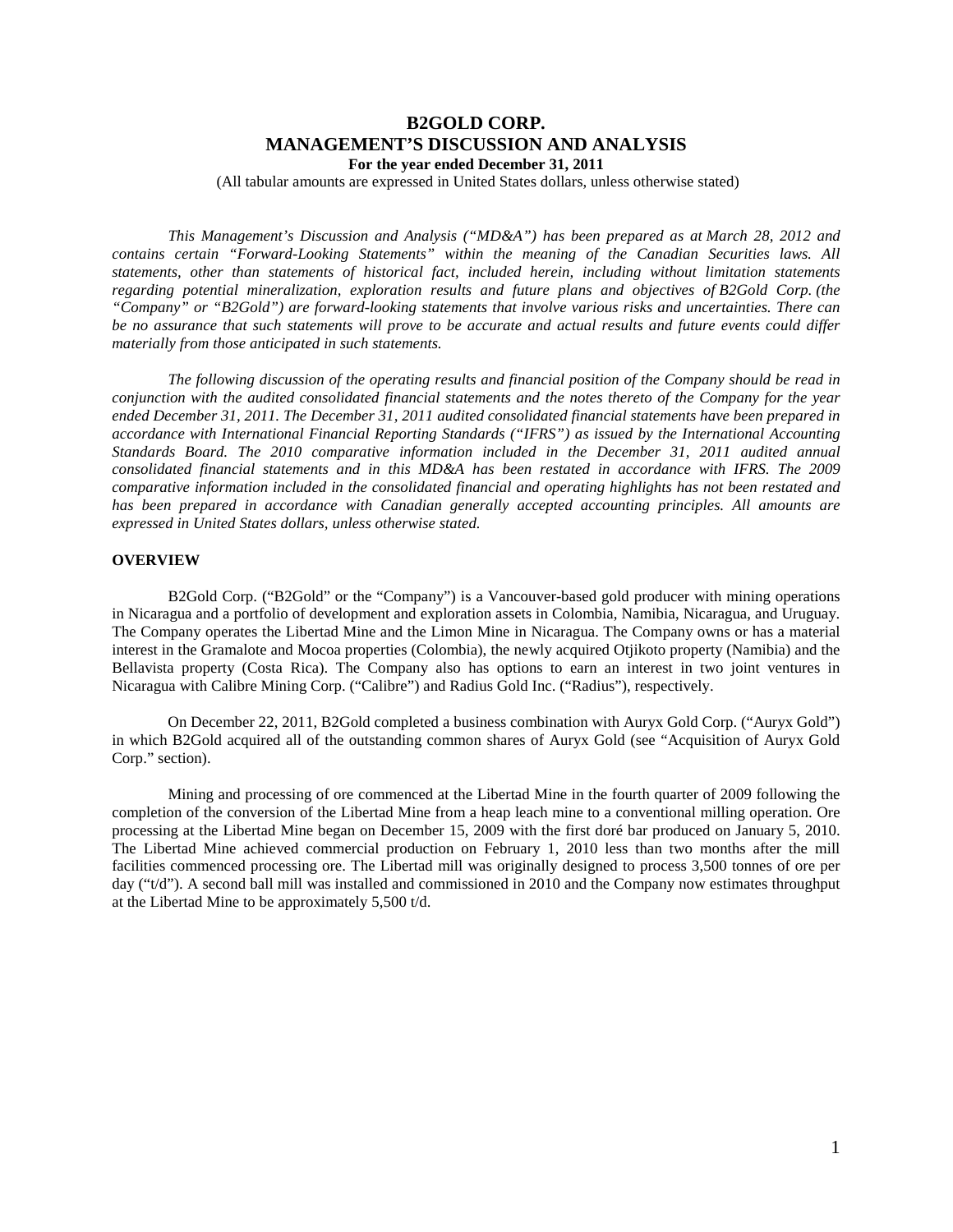# **REVIEW OF FINANCIAL RESULTS**

#### *Selected Annual & Quarterly Financial and Operating Results:*

|                                                                                                           | Three months ended<br>December 31<br>(unaudited) |          |         | <b>Years ended</b><br>December 31<br>(unaudited) |              |  |  |
|-----------------------------------------------------------------------------------------------------------|--------------------------------------------------|----------|---------|--------------------------------------------------|--------------|--|--|
|                                                                                                           | 2011                                             | 2010     | 2011    | 2010                                             | $2009^{(2)}$ |  |  |
| Gold revenue (\$ in thousands)                                                                            | 66,894                                           | 47,013   | 225,352 | 127,521                                          | 20,638       |  |  |
| Gold sold (ounces)                                                                                        | 39,557                                           | 34,039   | 144,013 | 101,105                                          | 21,232       |  |  |
| Average realized gold price (\$/ounce)                                                                    | 1,691                                            | 1,381    | 1,565   | 1,261                                            | 972          |  |  |
| Gold produced (ounces)                                                                                    | 38,808                                           | 36,824   | 144,604 | 108,688                                          | 20,612       |  |  |
| Cash operating costs (\$/ounce gold)                                                                      | 542                                              | 535      | 527     | 591                                              | 798          |  |  |
| Total cash costs (\$/ounce gold)                                                                          | 632                                              | 609      | 612     | 657                                              | 859          |  |  |
| Adjusted net income (loss) $^{(1)(3)}$ (\$ in thousands)                                                  | 23,339                                           | 13,932   | 80,521  | 16,068                                           | (6, 452)     |  |  |
| Adjusted earnings (loss) per share $(3)$ – basic (\$)                                                     | 0.07                                             | 0.04     | 0.24    | 0.05                                             | (0.03)       |  |  |
| Adjusted earnings (loss) per share $(3)$ – diluted (\$)                                                   | $0.07\,$                                         | 0.04     | 0.23    | 0.05                                             | (0.03)       |  |  |
| Net income (loss) (\$ in thousands) $(3)$                                                                 | 20,837                                           | 4,337    | 56,300  | 20,031                                           | (27,788)     |  |  |
| Earnings (loss) per share $(3)$ – basic (\$/share)                                                        | $0.06\,$                                         | $0.01\,$ | 0.17    | $0.07\,$                                         | (0.12)       |  |  |
| Earnings (loss) per share $(3)$ – diluted (\$/share)                                                      | 0.06                                             | 0.01     | 0.16    | 0.06                                             | (0.12)       |  |  |
| Cash flows from operating activities (\$ in<br>thousands) - before changes in non-cash<br>working capital |                                                  |          |         |                                                  |              |  |  |
|                                                                                                           | 35,361                                           | 22,033   | 108,930 | 36,823                                           | (3,538)      |  |  |
| Total assets (\$ in thousands)                                                                            | 563,041                                          | 334,654  | 563,041 | 334,654                                          | 247,354      |  |  |
| Long-term financial liabilities (\$ in thousands)                                                         |                                                  |          |         |                                                  | 8,642        |  |  |

*(1) Adjusted net income excludes foreign exchange losses and non-cash items consisting of deferred income tax expense and share-based payments expense. In addition, the 2010 comparatives exclude non-cash derivative losses on Canadian dollar denominated common share purchase*  warrants issued as part of the March 2009 Central Sun acquisition which are considered derivative instruments under IFRS, the gain on sale of the *Company's interest in the Kupol East and West licenses, and the write-off of mining interests.* 

*(2) Information for 2009 is presented in the above table in accordance with Canadian GAAP and has not been restated in accordance with IFRS.* 

*(3) Attributable to the shareholders of the Company.* 

## *Fourth quarter 2011 and 2010*

The Company achieved a record year in 2011, producing 144,604 ounces of gold (exceeding its original production guidance of 135,000 ounces) and finished the year with a record fourth quarter producing 38,808 ounces of gold. As a result of the Company's strong operational performance and the continued strength of gold prices, the Company reported record results in all of the following categories in the fourth quarter of 2011: gold sales, cash generated from operations, gold production, and adjusted net earnings.

Gold revenue for the fourth quarter of 2011 was \$66.9 million on sales of 39,557 ounces at an average price of \$1,691 per ounce compared to \$50.5 million on sales of 29,672 ounces at an average price of \$1,701 per ounce in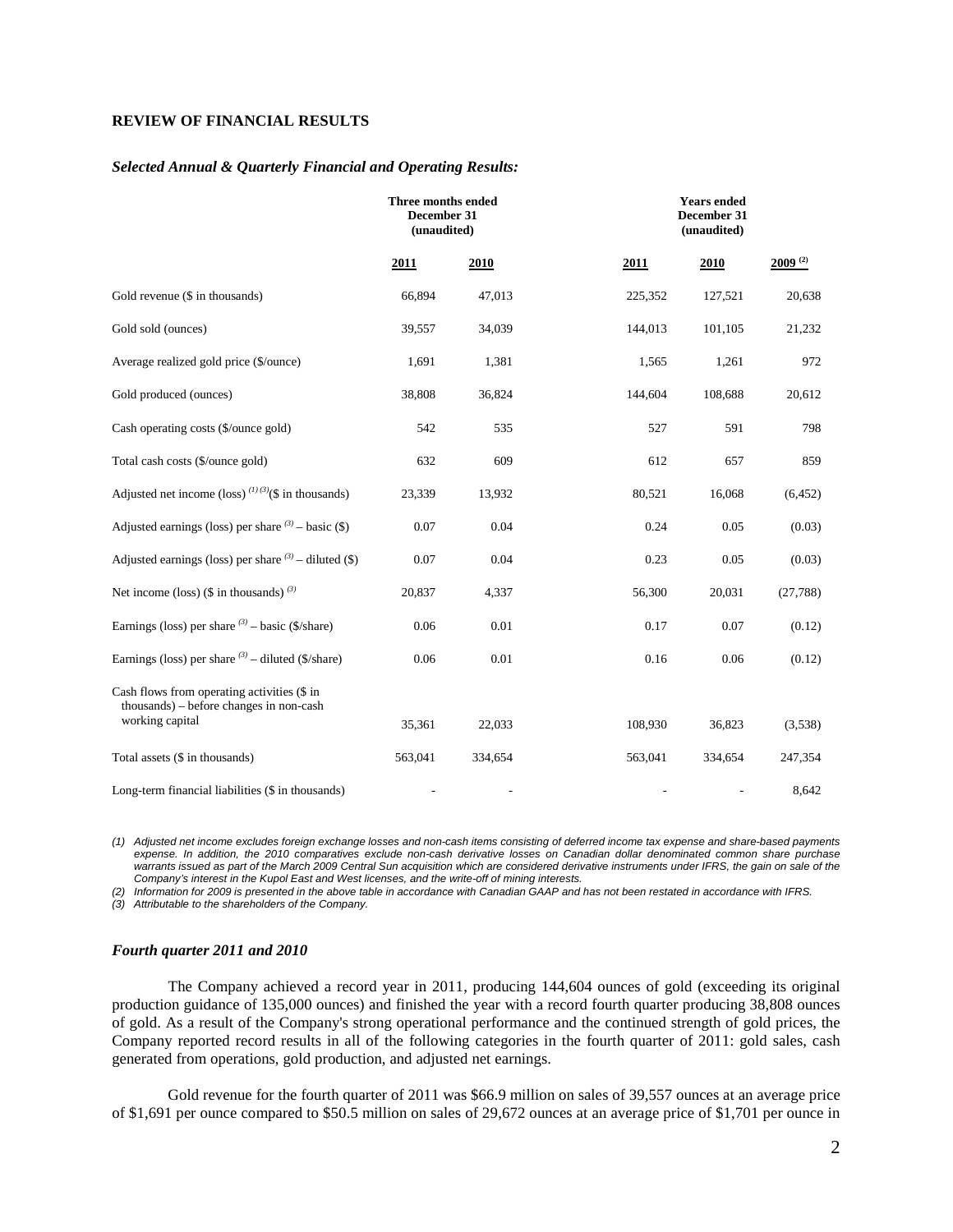the 2011 third quarter and to \$47 million on sales of 34,039 ounces at an average price of \$1,381 per ounce in the 2010 fourth quarter. Gold revenue increased by 42% compared to the corresponding quarter in 2010, due to a 22% increase in the average gold price received and a 16% increase in gold ounces sold.

The increase in gold revenue for the current quarter over the third quarter in 2011 was partially due to the Company's decision to defer the sale of 3,907 ounces of gold to the fourth quarter anticipating higher gold prices (the market value of the deferred gold sales based on the September 30, 2011 spot gold price of \$1,629 per ounce was \$6.4 million).

In the fourth quarter, the Libertad Mine accounted for \$47.1 million (Q4 2010 - \$34.4 million) of gold revenue from the sale of 27,786 ounces (Q4 2010 – 24,865 ounces) while \$19.8 million (Q4 2010 - \$12.6 million) was contributed by the Limon Mine from the sale of  $11,771$  ounces (Q4 2010 – 9,174 ounces).

Cash flow from operating activities (before non-cash working capital changes) for the fourth quarter of 2011 was \$35.4 million (\$0.10 per share), compared to \$22 million (\$0.07 per share) in the fourth quarter of 2010, representing an increase of 61%. The increase reflects the Company's continued strong operating performance and strength in gold prices. As a result, the Company remained in a strong financial position with \$102.3 million in cash and cash equivalents (including net cash of \$17.8 million acquired from Auryx Gold on December 22, 2011) as at December 31, 2011.

The Company's consolidated gold production during the fourth quarter of 2011 was 38,808 ounces at an operating cash cost of \$542 per ounce compared to 36,824 ounces produced over the same period last year at an operating cash cost of \$535 per ounce (and to budget of 35,284 ounces at an operating cash cost of \$526 per ounce).

The Libertad Mine continued to perform well in the fourth quarter of 2011. The Libertad Mine produced 26,158 ounces of gold at an operating cash cost of \$479 per ounce compared to budget of 23,179 ounces at an operating cash cost of \$436 per ounce. The favourable variance in gold production was mainly due to higher gold recoveries (92% compared to budget of 87%) and higher gold grade than budget. The operating cash cost per ounce was higher than budget mainly due to increases in the cost of labour, fuel, mining contractor and mill reagents, partially offset by higher than budgeted gold production. The Company commenced mining from Jabali in November 2011, delivering higher grade colluvial material to the Libertad mill. The Company intends to commence open pit mining from Jabali in late 2012.

The Limon open pit and underground mine recorded its most successful year in the past seven years. In the fourth quarter of 2011, the Limon Mine processed 100,888 tonnes of ore at an average grade of 4.32 grams per tonne ("g/t") at a processed gold recovery of 91% compared to budget of 97,821 tonnes at a grade of 4.3 g/t at a processed gold recovery of 89%. Operating cash cost in the quarter was \$672 per ounce which was lower than the budget of \$698 per ounce, primarily the result of processing more tonnes than budget combined with a higher recovery. Gold production was 12,650 ounces compared to budget of 12,106 ounces.

Adjusted net income was \$23.3 million (\$0.07 per share) in the fourth quarter of 2011 compared to \$13.9 million (\$0.04 per share) in the same period of 2010. Adjusted net income was calculated by excluding a non-cash deferred income tax expense of \$2.3 million (Q4 2010 - \$6.5 million), non-cash share-based compensation expense of \$0.9 million (Q4 2010 - \$0.1 million) and foreign exchange gains of \$0.8 million (Q4 2010 - \$1.5 million). The adjusted net income for the fourth quarter of 2010 also excluded a write-off of deferred exploration costs of \$2.8 million and non-cash derivative losses of \$1.8 million relating to common share purchase warrants. The Company's Canadian dollar denominated common share purchase warrants issued as part of the March 2009 acquisition of Central Sun are considered derivative instruments under IFRS.

For the fourth quarter of 2011, the Company generated (GAAP) net income of \$20.8 million (\$0.06 per share) compared to \$4.3 million (\$0.01 per share) in the equivalent period of 2010.

General and administrative expenses totalled \$4 million in the fourth quarter of 2011, slightly higher than the \$3.4 million incurred in the third quarter of 2011. General and administrative costs relate to the Company's head office in Vancouver, the Managua office in Nicaragua and administrative costs incurred in Costa Rica.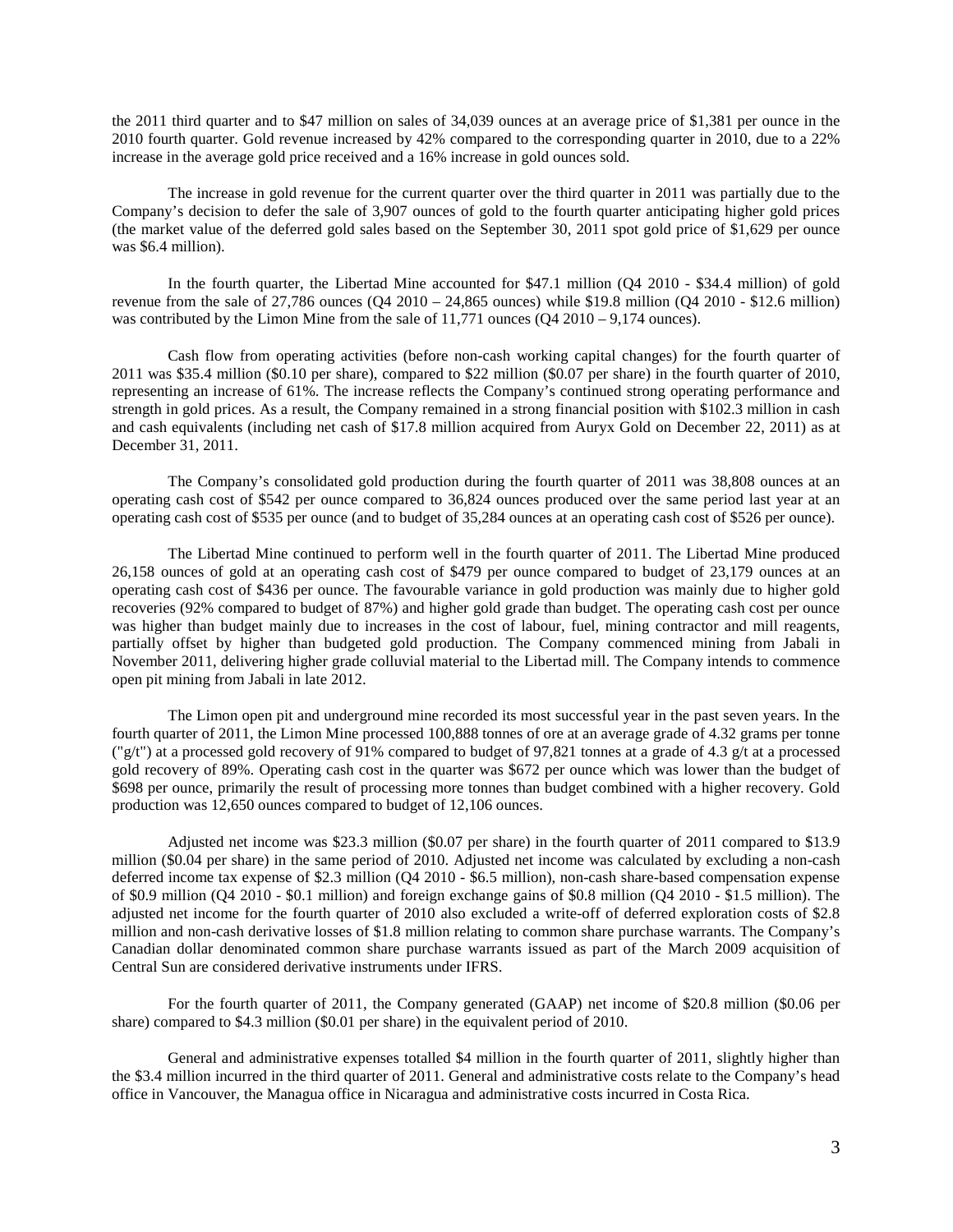## *Fiscal Years 2011 and 2010*

2011 was another record year for the Company. The Company reported record results in all of the following categories: gold sales, cash generated from operations, gold production, and adjusted net earnings.

Gold revenue for 2011 was \$225.4 million on sales of 144,013 ounces at an average price of \$1,565 per ounce compared to \$127.5 million on sales of 101,105 ounces at an average price of \$1,261 per ounce in 2010. Gold revenue increased by 77%, due to a 24% increase in the average gold price received and a 42% increase in gold ounces sold. The Libertad Mine accounted for \$154.8 million of gold revenue from the sale of 98,797 ounces while \$70.6 million was contributed by the Limon Mine from the sale of 45,216 ounces.

Cash flow from operating activities (before non-cash working capital changes) increased by 196% to \$108.9 million (\$0.32 per share) in 2011 from \$36.8 million (\$0.12 per share) in the previous year. The increase reflects the Company's strong operating performance from both its Libertad and Limon Mines and strength in gold prices.

The Company's consolidated gold production in 2011 was 144,604 ounces (exceeding the Company's original guidance of 135,000 ounces) at an operating cash cost of \$527 per ounce (also better than guidance) compared to 108,688 ounces produced over the same period last year at an operating cash cost of \$591 per ounce (and compared to the 2011 budget which was 136,410 ounces of gold at an operating cash cost of \$549 per ounce).

The Company is projecting another record year for gold production in 2012, with consolidated production from the Libertad and Limon Mines in Nicaragua estimated to total approximately 150,000 to 160,000 ounces of gold at a cash operating cost of approximately \$590 to \$625 per ounce. The mines are projecting a total of approximately \$140 million in cash from operations based on a gold price of \$1,550 per ounce. The Company has no debt and no gold hedging. Average operating cash costs have been budgeted to be approximately 10% higher in 2012 compared to 2011 mainly due to a higher strip ratio at Libertad and higher consumables and power costs.

Cash operating costs are expected to improve and production to increase in 2013 over 2012 due to the processing of higher grade ore from the Jabali deposit through the Libertad mill. The Company is projecting gold production to increase to approximately 185,000 ounces in 2013 and 200,000 ounces in 2014.

Adjusted net income was \$80.5 million (\$0.24 per share) in 2011 compared to \$16.1 million (\$0.05 per share) in the same period of 2010. Adjusted net income was calculated by excluding a non-cash deferred income tax expense of \$17.9 million (2010 - \$6.5 million), resulting mainly from a decrease in non-capital tax loss carryforwards, non-cash share-based compensation expense of \$6.2 million (2010 - \$1.9 million) and foreign exchange losses of \$0.1 million (2010 – foreign exchange gains of \$1.2 million). The adjusted net income in 2010 also excluded a \$24.1 million gain from the sale of the Company's interest in the Kupol East and West licenses, a writeoff of deferred exploration costs of \$2.8 million and non-cash derivative losses of \$10 million relating to common share purchase warrants. The Company's Canadian dollar denominated common share purchase warrants issued as part of the March 2009 acquisition of Central Sun are considered derivative instruments under IFRS.

For 2011, the Company generated (GAAP) net income of \$56.3 million (\$0.17 per share) compared to \$20 million (\$0.07 per share) in the equivalent period of 2010.

General and administrative costs in 2011 increased to \$16.6 million from \$13 million, mainly as a result of salary increases, reflecting the growth of the Company, and bonuses paid to senior management at the Vancouver and Managua offices.

The increase in share-based compensation expense of \$4.2 million over the same period in 2010 mainly reflected the market value of 1 million common shares awarded under the Company`s Incentive Plan to a senior employee, George Johnson, of the Company on July 5, 2011.

During 2011, the Company contributed approximately \$4 million (2010 - \$0.9 million) to social programs, mostly in Nicaragua. A contribution of \$0.75 million was made in October 2011 to the National System for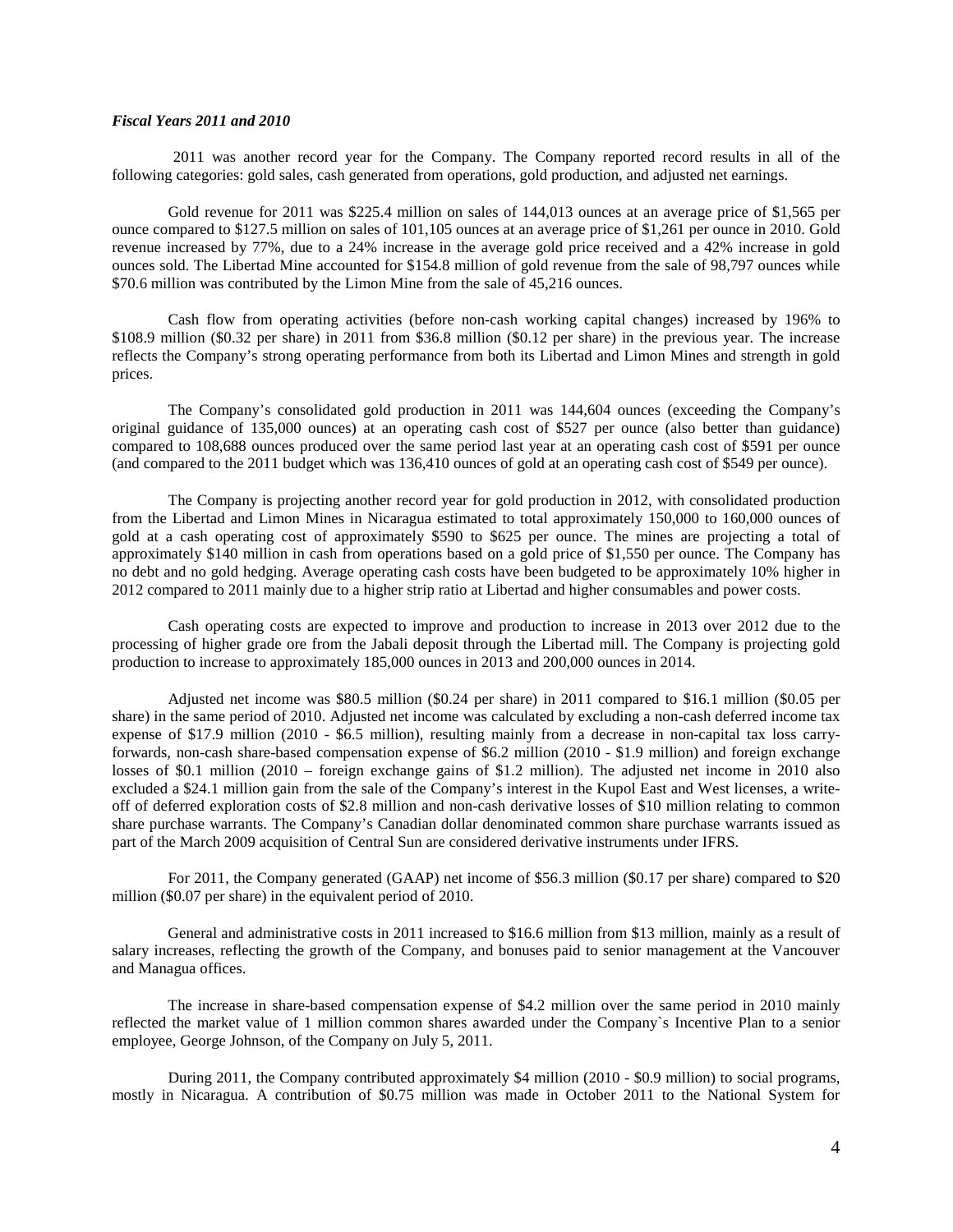Prevention, Mitigation and Attention to Disasters, to alleviate the immediate needs of the population affected by heavy rains in several areas of Nicaragua.

Total assets increased to \$563 million at December 31, 2011 from \$334.7 million at December 31, 2010, mainly due to an increase in mining interests as a result of the acquisition of Auryx Gold's Otjikoto property on December 22, 2011 as well as to 2011 capital expenditures (including exploration and development) incurred mostly on the Libertad and Limon Mines and Gramalote project (see "Investing activities" section).

## *Fiscal Years 2010 and 2009*

For 2010, consolidated gold revenue was \$127.5 million compared to \$20.6 million in 2009. The increase was substantially attributable to production from the Libertad Mine which commenced commercial production on February 1, 2010. Also contributing to higher gold revenue was the increase in the average gold price received to \$1,261 per ounce compared to \$972 per ounce in 2009.

Consolidated gold production in 2010 totalled 108,688 ounces at an operating cash cost of \$591 per ounce compared to 20,612 ounces being produced in 2009 at an operating cash cost of \$798 per ounce.

Cash flow from operating activities (before non-cash working capital changes) was \$36.8 million in 2010 compared to negative \$3.5 million in the comparable period in 2009.

For 2010, the Company reported (GAAP) net income of \$20 million (\$0.07 per share) compared to a loss of \$27.8 million (negative \$0.12 per share) in 2009. The 2010 results included a gain of \$24.1 million from the sale of the Company's interest in the Kupol East and West licenses (see "Sale of Interest in Kupol East and West Licenses" section). Adjusted net income was \$16.1 million (\$0.05 per share) in 2010 compared to a loss of \$6.5 million (negative \$0.03 per share) in 2009.

General and administrative costs increased to \$13 million in 2010 from \$7.2 million in 2009. The increase in general and administrative costs related mainly to the Managua office, as a portion of its costs were being capitalized to the carrying value of the Libertad Mine during its construction prior to commercial production on February 1, 2010. Also contributing to the increase were higher costs associated with new hires and the strength of the Canadian dollar, as approximately 60% of corporate costs were incurred in Canadian dollars.

Total assets increased to \$334.7 million at December 31, 2010, up from \$247.4 million at December 31, 2009, mainly due to a \$67 million increase in cash and cash equivalents (see "Financing activities" section) and to capital expenditures at the Libertad and Limon Mines in 2010.

During 2010, long-term financial liabilities decreased by \$8.6 million as the remaining balance of the Credit Facility was repaid.

#### **ACQUISITION OF AURYX GOLD CORP.**

On December 22, 2011, B2Gold and Auryx Gold completed the combination of the two companies by way of a plan of arrangement (the "Arrangement"). Under the terms of the Arrangement, B2Gold acquired all of the issued and outstanding common shares of Auryx Gold based on an exchange ratio of 0.23 of a common share of B2Gold (the "Exchange Ratio"), plus a cash payment of \$0.001, for each Auryx Gold common share. All of the outstanding stock options of Auryx Gold were exchanged under the Arrangement and the former holders thereof received options to purchase common shares of B2Gold based on the Exchange Ratio. All outstanding warrants to acquire common shares of Auryx Gold will, pursuant to their terms, be exercisable for common shares of B2Gold based on the Exchange Ratio. Upon closing, Auryx Gold became a wholly-owned subsidiary of B2Gold. The Arrangement has been accounted for by B2Gold as a purchase of net assets.

Pursuant to the Arrangement, B2Gold issued an aggregate of 37,187,002 common shares to the former Auryx Gold shareholders, representing approximately 9.7% of B2Gold's common shares issued and outstanding after closing of the Arrangement. An additional 5,305,740 common shares of B2Gold have been authorized for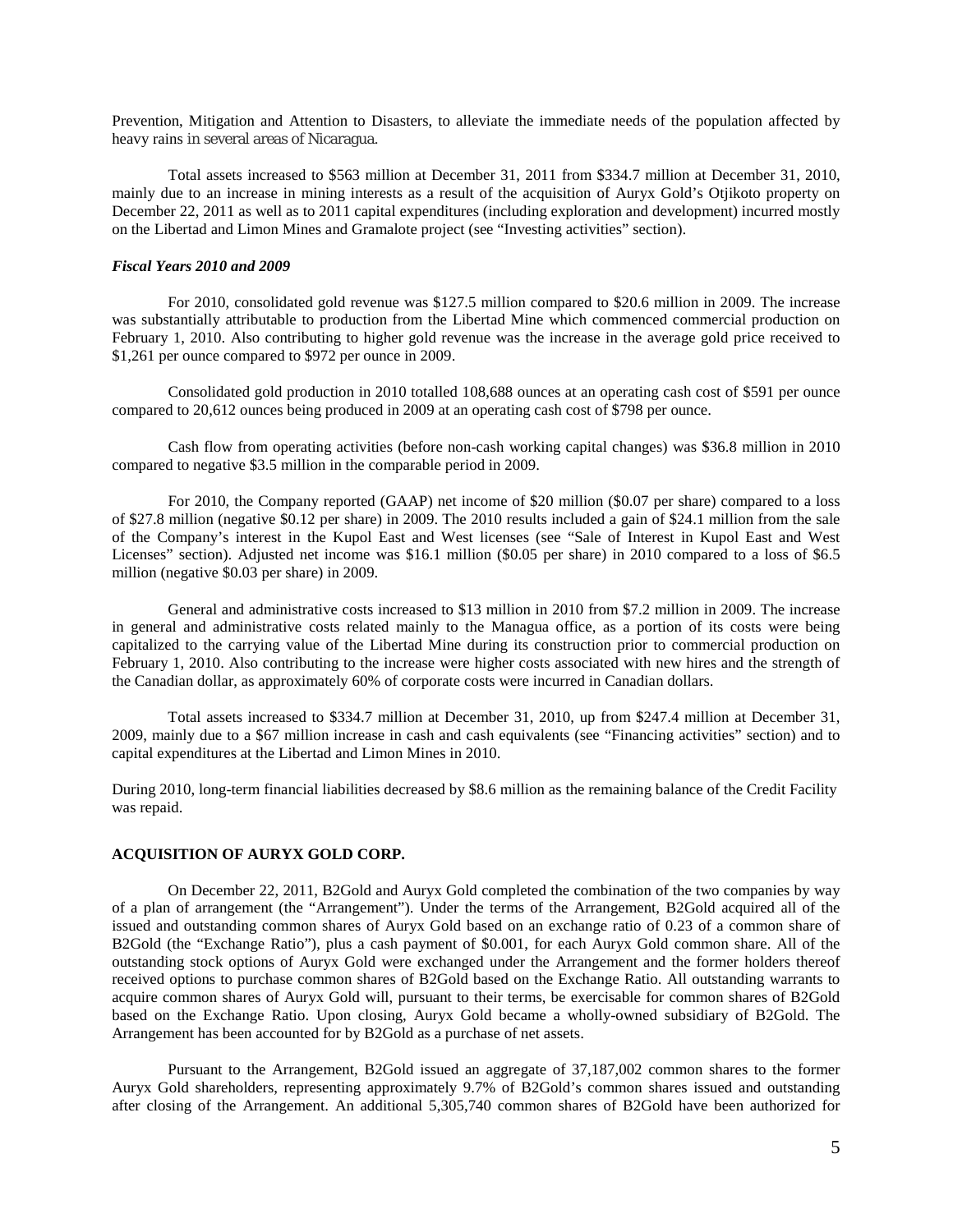issuance upon the exercise of the stock options and warrants held by the former holders of the Auryx Gold convertible securities.

Auryx Gold is an exploration company focusing on gold projects in Namibia. Auryx Gold is currently advancing the Otjikoto gold project, located 300 kilometres north of Namibia's capital city, Windhoek. Auryx Gold holds a 92% interest in the Otjikoto gold project in Namibia and a 100% interest in two additional exploration projects in Namibia.

Total consideration paid of \$114.6 million included the fair value of 37,187,002 B2Gold shares issued at Cdn.\$2.95 per share (based on the closing price of B2Gold shares on December 22, 2011), and 3,176,501 B2Gold replacement options and 2,129,239 share purchase warrants, including agent's options, with a fair value of \$3.4 million and \$1.5 million, respectively, plus B2Gold transaction costs of \$2.1 million. The options and warrants have been valued using the Black-Scholes option pricing model based on a risk-free annual interest rate of approximately 1%, an expected volatility of up to 62%, an expected average life of up to 2.5 years and a dividend yield of nil.

The purchase price was calculated as follows:

|                                                        | \$<br>(000's) |
|--------------------------------------------------------|---------------|
|                                                        |               |
| Purchase price:                                        |               |
| Common shares issued (37,187,002 B2Gold common shares) | 107,435       |
| Cash payment                                           | 157           |
| Fair value of Auryx Gold stock options and warrants    | 4,943         |
| <b>Transaction costs</b>                               | 2,103         |
|                                                        | 114,638       |

The following table sets forth the allocation of the purchase price to the fair value of the assets and liabilities acquired.

|                                                    | \$<br>(000's) |
|----------------------------------------------------|---------------|
| Purchase price allocation:                         |               |
| Cash and cash equivalents                          | 20,081        |
| Accounts receivable and prepaids                   | 231           |
| Value-added and other tax receivables              | 1,161         |
| Mining interests - Otjikoto – development property | 102,804       |
| Accounts payable and accrued liabilities           | (5,696)       |
| Non-controlling interest                           | (3,943)       |
|                                                    | 114,638       |
|                                                    |               |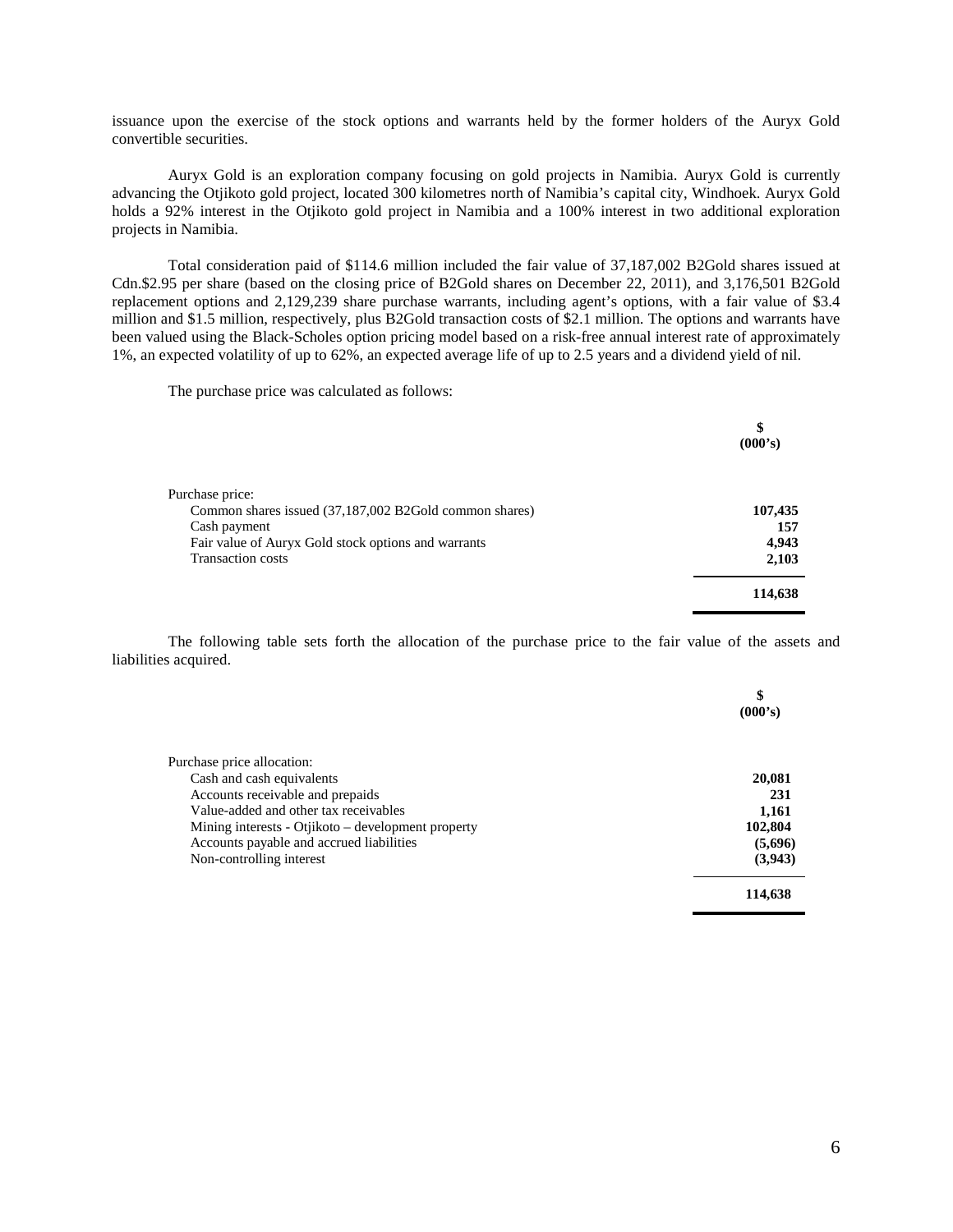# **LIBERTAD MINE – NICARAGUA**

|                                                                   | Three months ended<br>December 31 | (unaudited) |             | <b>Years ended</b><br>December 31<br>(unaudited) |  |  |
|-------------------------------------------------------------------|-----------------------------------|-------------|-------------|--------------------------------------------------|--|--|
|                                                                   | 2011                              | 2010        | <u>2011</u> | <b>2010</b>                                      |  |  |
| Gold revenue (\$ in thousands)                                    | 47,055                            | 34,375      | 154,758     | 79,501                                           |  |  |
| Gold sold (ounces)                                                | 27,786                            | 24,865      | 98,797      | 62,109                                           |  |  |
| Average realized gold price (\$/ ounce)                           | 1,693                             | 1,382       | 1,566       | 1,280                                            |  |  |
| Tonnes of ore milled                                              | 500,726                           | 472,065     | 1,992,264   | 1,498,614                                        |  |  |
| Grade (grams/tonne)                                               | 1.77                              | 1.97        | 1.72        | 1.61                                             |  |  |
| Recovery (%)                                                      | 92                                | 91          | 91          | 87                                               |  |  |
| Gold production (ounces)                                          | 26,158                            | 26,771      | 99,567      | 68,562                                           |  |  |
| Cash operating costs (\$/ ounce gold)                             | 479                               | 458         | 460         | 522                                              |  |  |
| Total cash costs (\$/ ounce gold)                                 | 567                               | 531         | 541         | 585                                              |  |  |
| Capital expenditures (\$ in thousands)                            | 5,065                             | 2,843       | 28,098      | 18,769                                           |  |  |
| Capital expenditures $(\$$ in thousands) – Jabali<br>development  | 3,358                             |             | 7,834       |                                                  |  |  |
| Exploration $(\$$ in thousands) – including Jabali<br>exploration | 3,210                             | 1,625       | 10,747      | 5,010                                            |  |  |

The Libertad Mine continued to perform well in the fourth quarter of 2011. Gold sales from the Libertad Mine totalled  $27,786$  ounces  $(Q4\ 2010 - 24,865$  ounces) at an average realized price of \$1,693 per ounce  $(Q4\ 2010 -$ \$1,382 per ounce), generating record quarterly revenue of \$47.1 million (Q4 2010 - \$34.4 million).

In the fourth quarter of 2011, the Libertad Mine produced 26,158 ounces of gold at an operating cash cost of \$479 per ounce compared to budget of 23,179 ounces at an operating cash cost of \$436 per ounce. The favourable variance in gold production was mainly due to higher gold recoveries (92% compared to budget of 87%) and higher ore grade than budget. Tonnage milled in the quarter was slightly less than budget (500,726 tonnes compared to budget of 512,680 tonnes). The higher gold recovery was the result of upgrades to the plant during 2011 and 2010. The operating cash cost per ounce was \$43 higher than budget mainly due to increases in the cost of labour, fuel, mining contractor and mill reagents, partially offset by higher than budgeted gold production. The mill throughput rate in the fourth quarter of 2011 averaged 5,443 t/d, slightly less than the budget for the period of 5,573 t/d. The average ore grade was 1.77 g/t, again slightly better than the budget for this period of 1.62 g/t.

For the year of 2011, the Libertad Mine generated gold revenue of \$154.8 million from the sale of 98,797 ounces at an average price of \$1,566 per ounce, compared to \$79.5 million from the sale of 62,109 ounces at an average price of \$1,280 per ounce in the same period of 2010. Total gold production was 99,567 ounces at an operating cash cost of \$460 per ounce compared to budget of 90,459 ounces at \$456 per ounce. Higher production for the year-to-date was mainly due to higher gold recoveries and mill head grades. Operating expenses have been marginally higher than budget but due to increased gold production operating costs per ounce have been as projected.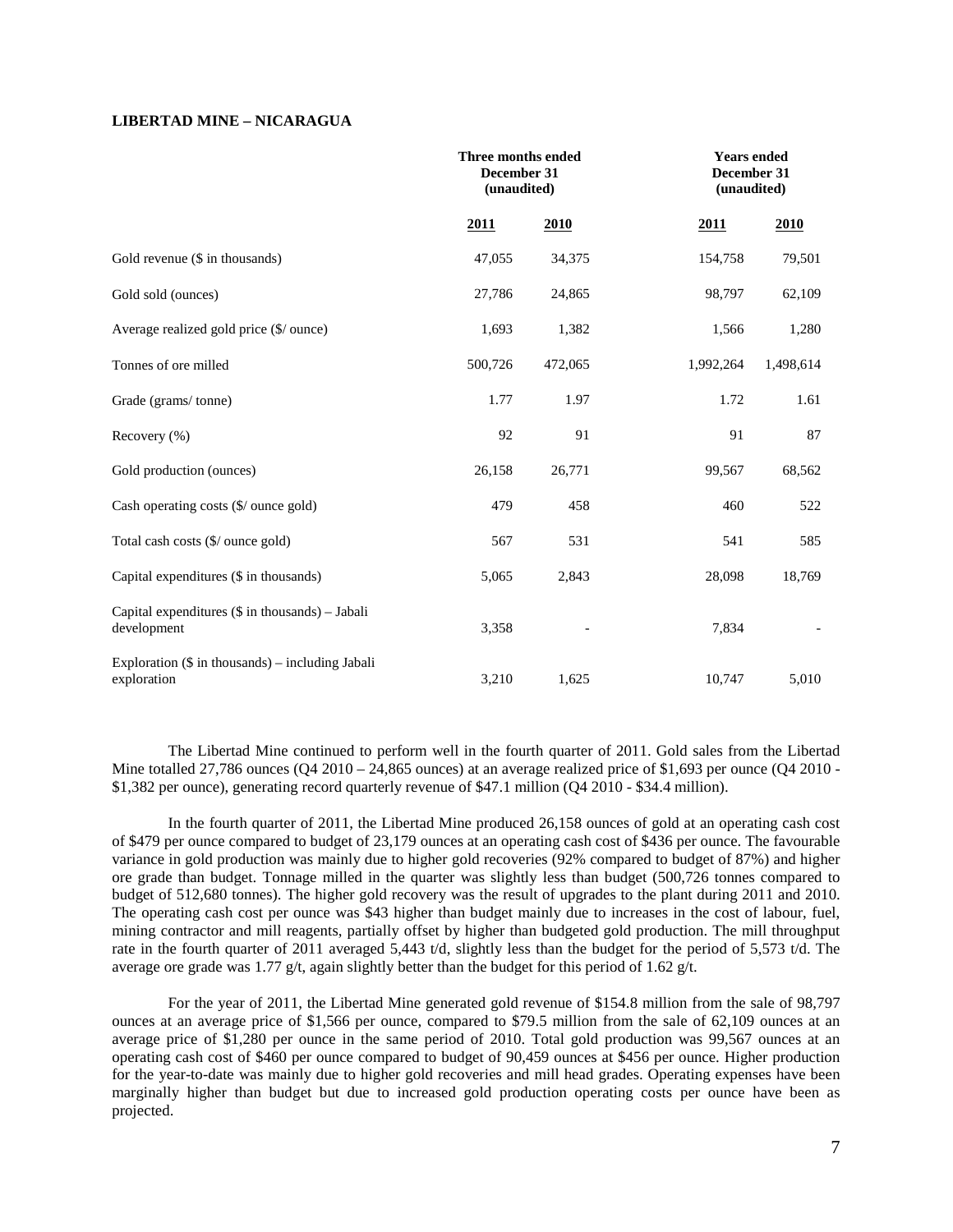Capital expenditures in the fourth quarter of 2011 totalled \$8.4 million of which \$3.4 million related to Jabali development and \$2.9 million to deferred stripping costs at the Crimea and Mojon open pits. Most of the remaining capital expenditures were for continued upgrades in the plant, electrical substation upgrades and construction of a new warehouse facility.

Capital expenditures for 2011 totalled \$35.9 million of which \$14.3 million related to deferred stripping costs, \$7.8 million to Jabali development, \$6.2 million to the phase II tailings pond lift, and the remaining amount mostly for plant upgrades and equipment. Jabali development included commencing construction of a new 15 kilometre road between the Libertad operation and the Jabali ore deposit. A number of technical studies continued their course including geotechnical, hydrogeology, and mine design. The Environmental Impact Assessment study for Jabali is in progress and is expected to be completed in early April 2012.

The current Jabali inferred mineral resource is 3.55 million tonnes at 4.58 g/t containing 522,000 ounces of gold, which is considerably higher than the current average grade of 1.77 g/t ore currently being processed at Libertad. The Company commenced mining from Jabali in November 2011, delivering higher grade colluvial material to the Libertad mill along an existing public road that was upgraded. The Company intends to commence open pit mining from Jabali in late 2012.

The Company recently announced further positive drilling results on December 1, 2011 from the exploration and infill programs at the Libertad Mine property in Nicaragua (see "Investing activities, Libertad exploration" section). The new resource at Jabali not only indicates the potential to significantly increase Libertad's original seven year mine life but also the potential to deliver higher grade ore to the mill which should result in higher annual gold production and lower operating costs per ounce produced.

The Libertad Mine is projected to produce approximately 102,000 to 110,000 ounces of gold in 2012 at an operating cash cost of approximately \$550 to \$575 per ounce. Cash from operations at the Libertad Mine is projected at approximately \$100 million (at \$1,550 per ounce gold price). Operating cash costs have increased compared to 2011 due to a higher strip ratio resulting from accessing higher grade ore from a new pit called Santa Maria. Power costs and consumables are also budgeted to increase by approximately 10%. Partially offsetting these higher costs will be an increase to the average grade milled to 1.77 g/t gold in 2012 compared to 1.72 g/t gold in 2011.

The Company has budgeted sustaining capital costs at Libertad in 2012, totaling approximately \$25.6 million. The majority of this capital cost will be expended on pre-stripping at the Santa Maria pit, enlarging existing pits to provide access to additional ore and completing a tailings pond expansion.

The 2012 budget for the development of the Jabali deposit is approximately \$23.9 million. This budget will fund the construction of a 15 kilometre haul road for transporting the Jabali deposit ore to the Libertad mill, and for engineering, metallurgical and socio-economic programs.

Based on the delivery of higher grade ore from the Jabali deposit, the Company expects an increase in annual production at Libertad to approximately 135,000 ounces of gold in 2013 and, 150,000 ounces of gold by 2014 (subject to a final mine plan).

At Jabali, the Company plans to expend \$4 million to drill 5,500 metres in 2012 to complete infill drilling of the Jabali Antenna Zone and further explore deposits that are open to the east and west.

An additional \$3 million has been budgeted in 2012 to fund further drilling to explore the 20 km long Libertad gold belt.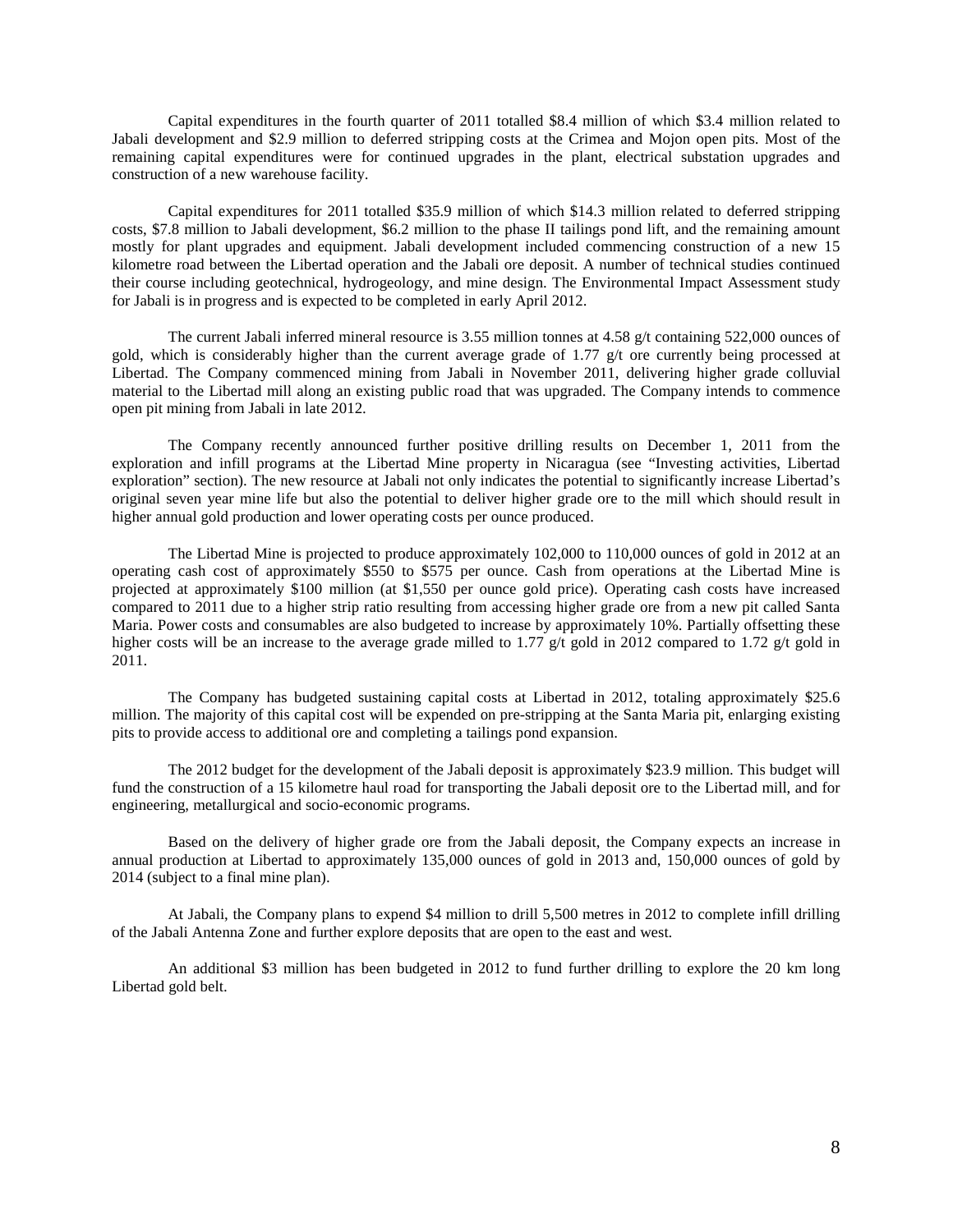# **LIMON MINE – NICARAGUA**

|                                         |         | Three months ended<br>December 31<br>(unaudited) |         | <b>Years ended</b><br>December 31<br>(unaudited) |  |
|-----------------------------------------|---------|--------------------------------------------------|---------|--------------------------------------------------|--|
|                                         | 2011    | 2010                                             | 2011    | 2010                                             |  |
| Gold revenue (\$ in thousands)          | 19,839  | 12,638                                           | 70,594  | 48,020                                           |  |
| Gold sold (ounces)                      | 11,771  | 9,174                                            | 45,216  | 38,996                                           |  |
| Average realized gold price (\$/ ounce) | 1,685   | 1,378                                            | 1,561   | 1,231                                            |  |
| Tonnes of ore milled                    | 100,888 | 87,271                                           | 380,777 | 342,673                                          |  |
| Grade (grams/tonne)                     | 4.32    | 4.08                                             | 4.10    | 4.18                                             |  |
| Recovery $(\% )$                        | 91      | 88                                               | 90      | $88\,$                                           |  |
| Gold production (ounces)                | 12,650  | 10,053                                           | 45,037  | 40,126                                           |  |
| Cash operating costs (\$/ ounce)        | 672     | 740                                              | 678     | 710                                              |  |
| Total cash costs (\$/ ounce)            | 765     | 818                                              | 769     | 781                                              |  |
| Capital expenditures (\$ in thousands)  | 4,865   | 2,695                                            | 20,784  | 6,558                                            |  |
| Exploration (\$ in thousands)           | 696     | 1,349                                            | 3,299   | 3,392                                            |  |

The Limon open pit and underground mine recorded its most successful year in the past seven years, despite of the closure of the Santa Pancha underground mine and pit #2 for the months of July and August for remediation due to a force majeure event on June 18, 2011 when heavy rains caused a portion of the underground mine workings to begin flooding. The Limon Mine produced 45,037 ounces of gold which was within 2011 guidance. The main reasons for the improved production at the Limon Mine in 2011 were improved mill throughput and gold recoveries.

Fourth quarter gold sales from the Limon Mine totalled  $11,771$  ounces (Q4 2010 – 9,174 ounces) at an average realized price of \$1,685 per ounce (Q4 2010 - \$1,378 per ounce), generating revenue of \$19.8 million (Q4 2010 - \$12.6 million).

In the fourth quarter of 2011, the Limon Mine processed 100,888 tonnes of ore at an average grade of 4.32 g/t at a processed gold recovery of 91% compared to budget of 97,821 tonnes at a grade of 4.3 g/t at a processed gold recovery of 89%. Operating cash cost in the quarter was \$672 per ounce which was lower than budget of \$698 per ounce, due to processing more tonnes than budget combined with improved recoveries. Gold production was 12,650 ounces compared to budget of 12,106 ounces.

For the year of 2011, the Limon Mine generated gold revenue of \$70.6 million from the sale of 45,216 ounces at an average price of \$1,561 per ounce. The operating cash cost per ounce was \$678 compared to budget of \$769 per ounce and was significantly lower than budget mainly due to a higher percentage of ore being supplied from nearby open pits rather than from the underground operations.

In the fourth quarter of 2011, capital expenditures totalled \$4.9 million, mainly relating to the purchase of various mine equipment, Santa Pancha underground development, construction of the new San Jose tailings storage facility (and commencing construction on the second lift), and mill upgrades/infrastructure improvements.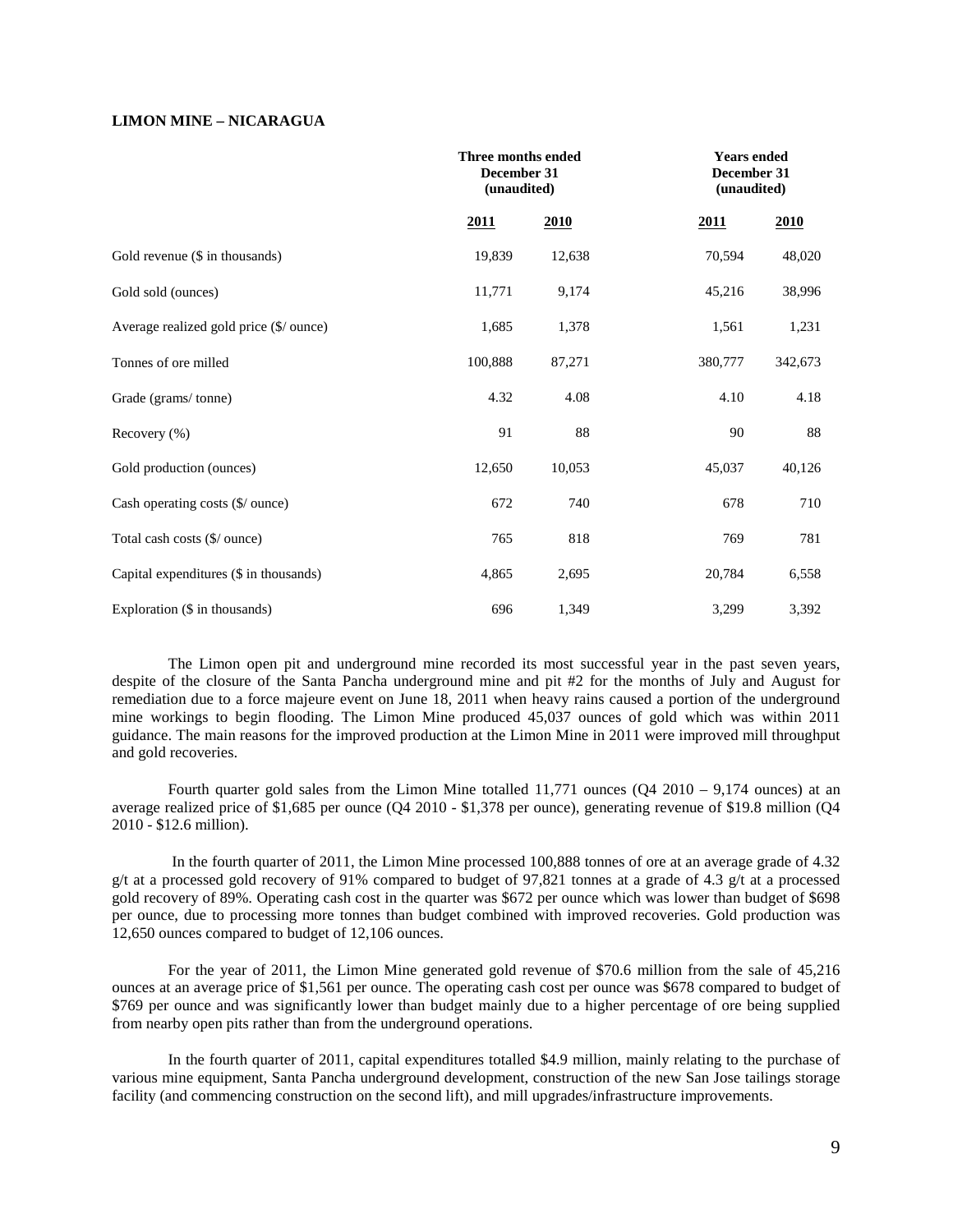Capital expenditures for the entire year of 2011 totalled \$20.8 million of which \$9.4 million related to the San Jose tailings storage facility and \$2.5 million to Santa Pancha underground development.

The Limon Mine is projected to produce approximately 48,000 to 50,000 ounces of gold in 2012, an increase from 2011 production of 45,037 ounces of gold. Operating cash costs for 2012 are projected at approximately \$700 to \$725 per ounce of gold.

Operating cash costs for 2012 are budgeted to be similar to 2011 despite increasing costs for consumables and power. The Limon mine is budgeted to process 408,000 tonnes of ore at an average grade of 4.24 g/t gold. Mill throughput capacity has been budgeted to increase to over 1,100 tonnes of ore per day due to automation improvements made to the mill in 2011.

In 2012, the Limon Mine is projected to generate approximately \$40 million in cash from operations (assuming a gold price of \$1,550 per ounce).

The Company plans to undertake capital expenditures at the Limon Mine in 2012 totaling approximately \$19 million. The majority of this capital expenditure will fund the Santa Pancha underground mine development program, surface mine pre-stripping and tailings pond construction. The underground development work will access deeper ore at the Santa Pancha vein, which should add approximately three years of production. Capital expenditures for 2013 are expected to be lower as the tailings pond work in 2012 will add approximately 5 years to its storage capacity.

The 2012 exploration budget at the Limon property totals \$4.6 million, funding 14,000 metres of drilling to explore numerous open pit and underground targets on the property. The Company's exploration team believes there is potential to increase the current mine life of the Limon Mine and also discover higher grade open pit and underground deposits that could potentially increase annual gold production and reduce operating costs per ounce of gold.

## **GRAMALOTE PROPERTY – COLOMBIA**

The Gramalote property is located 80 km northeast of Medellin in central Colombia, with AngloGold Ashanti Limited ("AngloGold") as manager and has excellent access and infrastructure. The project is a 49%-51% B2Gold-AngloGold joint venture, and has a 2012 joint venture prefeasibility and exploration budget of \$36.9 million (100%). This budget will fund 21,700 metres of diamond drilling for the exploration of additional targets on the property, and infill drilling. In addition, the budget will fund prefeasibility work including additional environmental studies, metallurgical test work and engineering. Each joint venture partner will fund their share of expenditures pro rata. A prefeasibility study is scheduled to be completed in June 2012 and a final feasibility study is planned for the fourth quarter of 2013.

On September 19, 2011, the Company released additional positive results from the drilling and prefeasibility work underway on the Gramalote Project in Colombia (see "Investing activities, Gramalote exploration" section).

The Gramalote project had a 2011 prefeasibility and exploration budget of \$38 million (100%). This budget funded 29,488 metres of diamond drilling for the exploration of additional targets on the property, infill drilling and metallurgical drilling of the Gramalote deposit, and engineering studies. In addition, the budget funded prefeasibility work including additional environmental studies, metallurgical test work development, engineering and land purchases. Each of the Company and AngloGold funded their share of expenditures pro rata. At year end the actual spending was \$29.3 million (100%) which was well under budget. Highlights from the 2011 prefeasibility and exploration work on the Gramalote property include positive metallurgical test results showing in excess of 90% recovery and encouraging drill results from Gramalote and outside targets indicating the potential for a larger resource. The Company expects to release an updated resource calculation in the second quarter of 2012.

In February 2009, the Company completed a NI 43-101 compliant mineral resource estimate for the Gramalote Ridge zone on the Gramalote property. The inferred mineral resource estimate for the Gramalote Ridge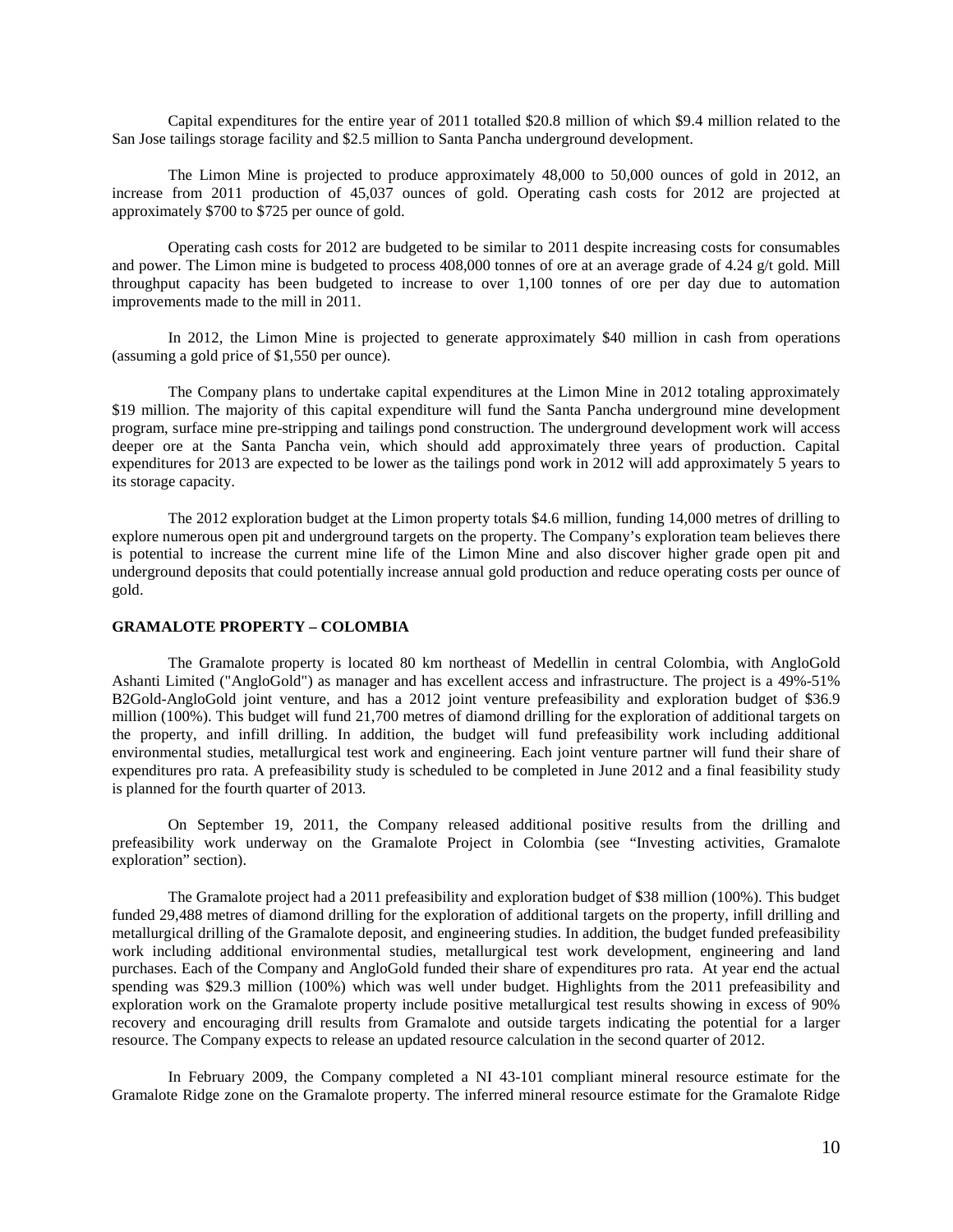Zone at a 0.5 g/t gold cut-off, within a \$1,000 per ounce gold optimised Whittle pit, consists of 74.375 million tonnes grading 1.00 g/t gold for a total of 2.387 million troy ounces of gold.

# **OTJIKOTO PROPERTY – NAMIBIA**

The Otjikoto gold project has forecast average annual production of over 100,000 ounces of gold over a ten year life of mine based on a Preliminary Economic Assessment released by Auryx Gold in September 2011. Auryx Gold's Otjikoto project hosts a National Instrument ("NI") 43-101 compliant indicated resource of 25 million tonnes grading 1.44 g/t for 1.2 million ounces of gold. Otjikoto also hosts a NI 43-101 compliant inferred resource of 16 million tonnes grading 1.31 g/t gold for 0.7 million ounces of gold.

The Otjikoto gold project is located 300 km north of Namibia's capital city of Windhoek. The project benefits significantly from Namibia's well established infrastructure with paved highways, a railway, power grids, and process water all close by. Located in the western part of southern Africa, Namibia is one of the continent's most politically and socially stable jurisdictions.

B2Gold, along with Auryx Gold Namibia's experienced staff, is well placed to advance development at the Otjikoto gold project given B2Gold's strong funding capacity and a management team with significant mine development and operating experience.

The B2Gold Board has approved an aggressive 2012 feasibility and development budget of \$34.6 million to complete a feasibility study in the fourth quarter of 2012 and concurrently commence planning for mine construction at the Otjikoto gold project. Feasibility work will include additional metallurgical drilling and test work, power studies and geohydrology.

Included in the budget are costs for site preparation work and construction of a camp at site. The budget also contains \$5 million for cash deposits associated with orders for long lead time items with a goal of commencing mining operations in 2014.

A further \$8.9 million has been budgeted in 2012 for exploration of which \$4.3 million relates to 16,150 metres of feasibility study drilling. Another 2,500 metres of drilling will be carried out to explore beyond the current resource at the Otjikoto gold project. Regional exploration work will also be conducted on the surrounding area. A new resource estimate for the Otjikoto gold project is due to be released in the first quarter of 2012. B2Gold's geology team believes there is significant exploration upside at the Otjikoto gold project.

# **BELLAVISTA PROPERTY – COSTA RICA**

The Company continues with site monitoring and maintenance to keep the Bellavista property in full regulatory compliance. Field programs focused on the site monitoring plan, maintenance of drainage channels and the planting of trees. Monitoring during the 2011 rainy season has seen detectable movement in the slide area and some small landslide activity on the mine site. Monitoring frequency in the slide area was performed weekly through to the end of the year as a precautionary measure. An analysis of this data at year end showed that the movement is minimal and is not of concern. Monitoring to date has not detected any significant environmental issues and the main slide area remains stable. Several areas on the site outside of the main landslide area experienced some ground movement in the rainy season. Plans are in place to repair a small slide near the entrance to the mine, and establish better drainage channels around the storm water pond. This work will be completed by April 2012.

Work programs for the potential reopening of the Bellavista Mine continued. These programs are focused on the collection of base line data in the proposed tailings pond area and include investigations of potential pipeline routes between the mine and proposed tailing pond area. The Company has submitted a D1 Report to the National Technical Secretariat of the Environment ("SETENA") and this report was based on the Conceptual Study for the reopening of the mine. The D1 Report is a formal step to define the terms of reference for obtaining an Industrial Permit for the proposed tailing pond area and gold recovery plant. SETENA has rejected the D1 application, and this decision has been formally appealed. A decision on the appeal is pending.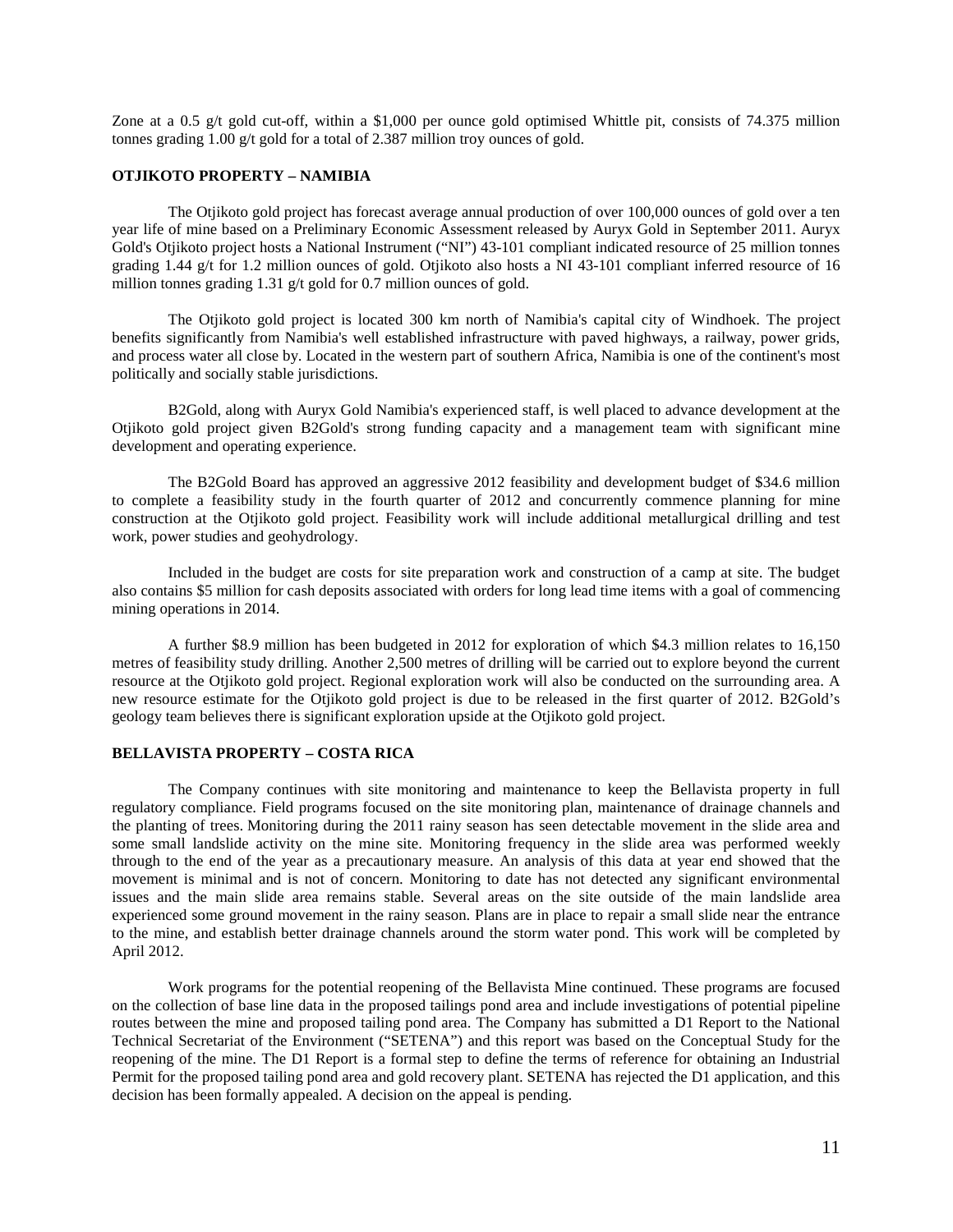By Statement of Claim dated March 16, 2009, Central Sun commenced a legal proceeding in Ontario (the "Engineering Action") against several engineering firms and certain individual engineers alleging that the Defendants were negligent and breached their contractual obligations with respect to the siting, design, construction, assessment and monitoring of the Bellavista gold mine in Costa Rica, and that the mine was destroyed by a landslide as a result. As a result of the Defendants' alleged negligence and/or breach of contract, the Company claims damages. The Engineering Action is still at the pleadings stage. It is anticipated that preliminary motions will be brought by the Defendants to challenge the Ontario court's jurisdiction. The outcome of this claim is not determinable at this time and no accrual for a contingent gain has been made in the financial statements.

# **SALE OF INTEREST IN KUPOL EAST WEST LICENSES - RUSSIA**

On July 22, 2010, the Company reached an agreement with Kinross Gold Corporation ("Kinross") to sell to a subsidiary of Kinross, its right to acquire an interest in the Kupol East and West Licenses. The Company has had the right to acquire and earn in to half of Kinross' interest in these licenses. In consideration of the acquisition by Kinross of the Company's right to acquire an interest in the licenses, Kinross paid \$33 million to the Company and will make contingent payments of \$15 million for each incremental million ounces of gold of NI 43-101 compliant proven and probable reserves contained by the Kupol East and West License areas, up to a maximum of nine million ounces of gold (100% basis). In addition, the Company will receive payments equal to 1.5% of Net Smelter Returns from the commencement of production from the area covered by the Kupol East and West Licenses, subject to a right for Kinross to repurchase the royalty for \$30 million. The sale resulted in a gain of \$24.1 million in the third quarter of 2010. For accounting purposes, no value has been assigned to the contingent consideration as at December 31, 2011 (as a NI 43-101 compliant proven and probable reserve estimate does not exist at this time).

# **LIQUIDITY AND CAPITAL RESOURCES**

The Company ended the year with cash and cash equivalents of \$102.3 million (including net cash of \$17.8 million acquired from Auryx Gold on December 22, 2011) compared to cash and cash equivalents of \$73.6 million at the end of the third quarter of 2011 and \$70 million at December 31, 2010. Working capital at the end of the year was \$119.2 million compared to working capital of \$93.6 million at the end of September 30, 2011 and \$84.6 million at December 31, 2010.

The Company is projecting another record year for gold production in 2012, with consolidated production from the Libertad and Limon Mines in Nicaragua estimated to total approximately 150,000 to 160,000 ounces of gold at a cash operating cost of approximately \$590 to \$625 per ounce. The mines are projecting a total of approximately \$140 million in cash from operations based on a gold price of \$1,550 per ounce. The Company has no debt and no gold hedging. The Company believes that it will be able to self-finance its planned capital and exploration expenditures for 2012 by using its mine operating cash flows and strong cash position. The Company also has \$25 million available for draw down under the Credit Facility with Macquarie Bank Limited ("Macquarie").

Annual capital expenditures at the Libertad Mine and Limon Mine for 2012 are budgeted to be approximately \$25.6 and \$19 million, respectively. The 2012 budget for the development of the Jabali deposit is approximately \$23.9 million. In addition, the 2012 exploration budget for Libertad and Limon is \$7 million and \$4.6 million, respectively.

At the Otjikoto gold project, the Company has planned an aggressive 2012 feasibility and development budget of \$34.6 million to complete a feasibility study in the fourth quarter of 2012 and concurrently commence planning for mine construction. A further \$8.9 million has been budgeted in 2012 for exploration of which \$4.3 million relates to feasibility study drilling.

The Gramalote project has a 2012 joint venture prefeasibility and exploration budget of \$36.9 million (100%), of which the Company's 49% share is \$18.1 million. AngloGold, the operator, expects to complete a prefeasibility in June 2012 and a final feasibility study in the fourth quarter of 2013. AngloGold has also indicated that an updated resource estimate is expected to be released by early April 2012.

The 2012 exploration programs for the Cebollati Property and the Radius joint venture are budgeted at \$3.4 million and \$2.4 million, respectively. A total of 2,000 metres of diamond drilling totaling \$1.5 million is planned in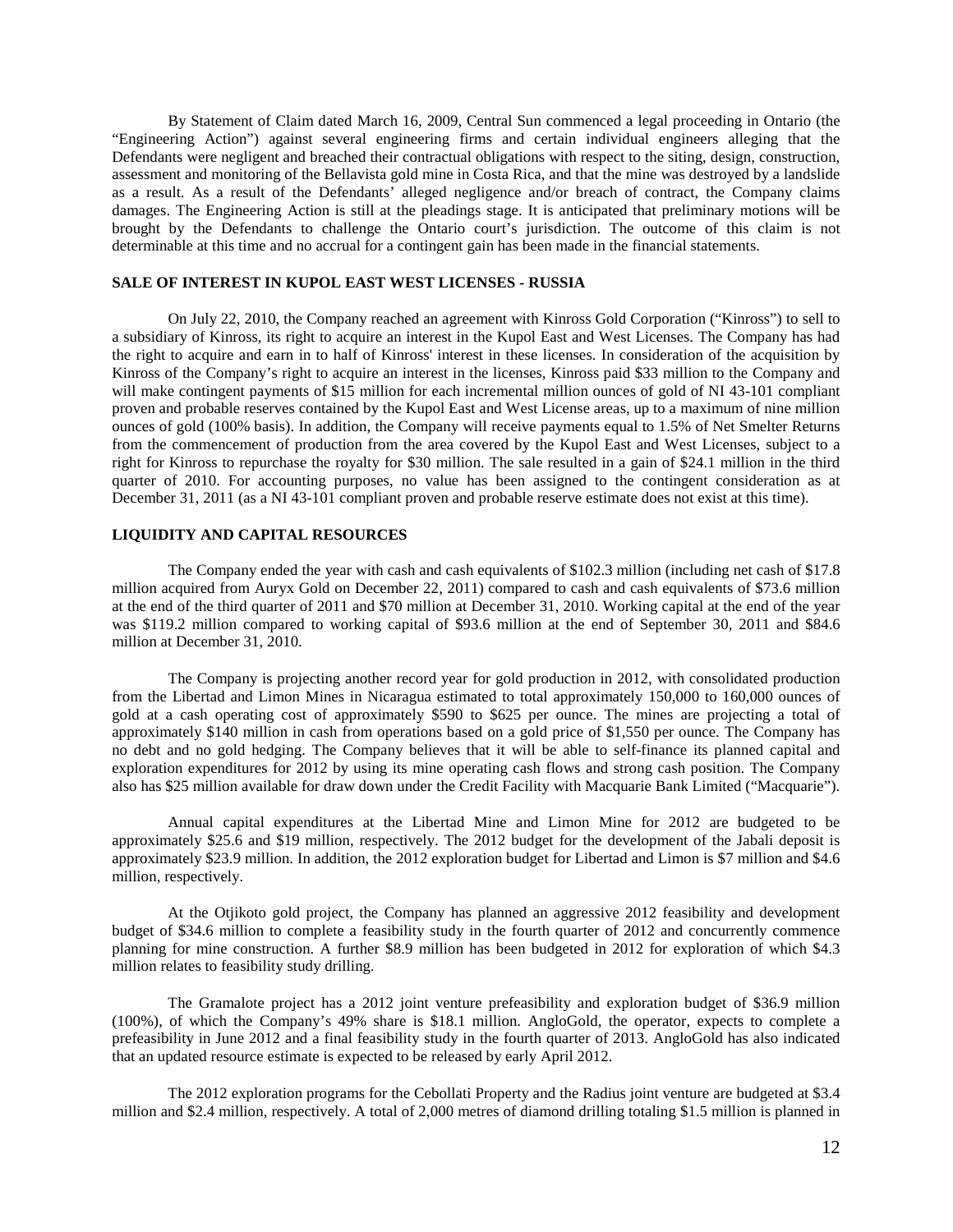the next few months with respect to the Calibre joint venture (which can be increased to 12,000 metres at the Company's discretion).

## *Operating activities*

Cash flow from operating activities (before non-cash working capital changes) for the fourth quarter of 2011 was a record \$35.4 million compared to \$22 million in the same period last year. The increase (of 61%) was mainly due to higher average realized gold prices and gold ounces sold.

Cash flow from operating activities (before non-cash working capital changes) for 2011 was a record \$109 million, almost triple the amount of \$36.8 million in the comparable period last year. The increase was the result of the Company's strong operational performance.

## *Financing activities*

On December 22, 2011, the Company issued approximately 37.2 million common shares in exchange for all of the issued and outstanding shares of Auryx Gold upon completion of the Arrangement.

During 2011, the Company received \$5.9 million and \$2 million pursuant to the exercise of 5.7 million stock options and 2 million Macquarie warrants, respectively. In the fourth quarter of 2011, the Company received \$0.7 million from the exercise of stock options.

During 2010, the Company received \$3.7 million and \$24.2 million pursuant to the exercise of 4.4 million stock options and 25 million warrants (including \$15.3 million pursuant to the exercise of 15.9 million warrants held by former Central Sun warrant holders and \$8.7 million from the exercise of 9.1 million Macquarie warrants), respectively. In the fourth quarter of 2010, proceeds from the exercise of stock options and warrants totalled \$22.1 million.

The Company entered into an agreement relating to a \$20 million secured revolving Credit Facility with Macquarie on November 6, 2009. The term of the Credit Facility was for two years with a maturity date of December 31, 2011 and an interest rate of LIBOR plus 5.5%. Under the Credit Facility, the Company granted a general security agreement over its assets and the shares and assets of certain of the Company's material subsidiaries, and certain of the Company's material subsidiaries guaranteed the obligations of the Company relating to the Credit Facility. On February 12, 2010, the Company entered into an amending agreement relating to the Credit Facility pursuant to which the Credit Facility was increased to \$25 million. Subsequent to December 31, 2011, the maturity date of the Credit Facility was extended to December 31, 2013.

As at December 31, 2009, the Company had drawn down a total of \$13.5 million under the Credit Facility and an additional \$7.5 million in the first and second quarters of 2010. In the third quarter of 2010, the entire balance owing under the Credit Facility was fully repaid (\$20 million on August 30, 2010 and \$1 million on May 21, 2010).

On February 18, 2010, the Company completed a bought deal equity financing and issued 25,624,111 common shares, including 3,342,276 common shares issued on exercise of the over-allotment option, at Cdn.\$1.25 per share, for aggregate gross proceeds of approximately Cdn.\$32 million. As part of the offering, AngloGold exercised its pre-emptive right granted by the Company to maintain its percentage of holdings of approximately 10% of the common shares of the Company by acquiring 2,624,111 common shares. The Company paid the underwriters a commission equal to 5% of the gross proceeds of the offering upon closing, excluding the common shares purchased by AngloGold for which no commission was payable, for an aggregate commission of Cdn.\$1.44 million. In the fourth quarter of 2010, AngloGold disposed of all of its common shares in B2Gold and as a result no longer has a pre-emptive right to participate in future equity financings of the Company.

On November 3, 2009, the Company had received a loan in the amount of Cdn.\$1 million from an officer and shareholder of the Company which was interest bearing at a rate of 5% per annum. On February 18, 2010, this loan was fully repaid by the Company together with interest.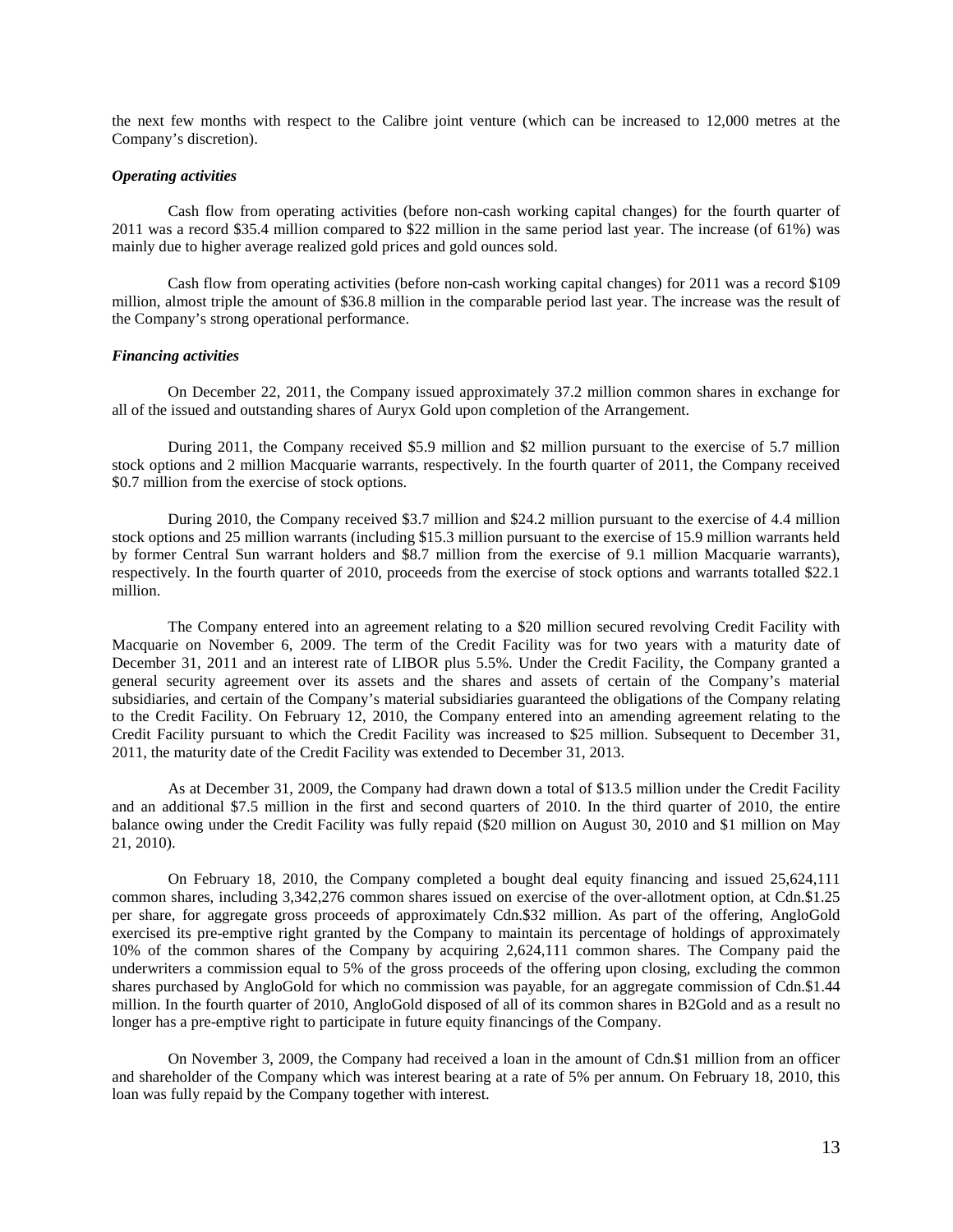## *Investing activities*

In the fourth quarter of 2011, capital expenditures on sustaining capital, pre-stripping and development at the Libertad Mine (see "Libertad Mine" section) and the Limon Mine (see "Limon Mine" section) totalled \$5.1 million (Q4 2010 - \$2.8 million) and \$4.9 million (Q4 2010 - \$2.7 million), respectively. Jabali development totalled \$3.4 million. In addition, resource property expenditures on exploration (including prefeasibility work at Gramalote) totalled approximately \$10.7 million (Q4 2010 - \$5.2 million), as disclosed in the table below.

During the year 2011, capital expenditures on sustaining capital, pre-stripping and development at the Libertad Mine (see "Libertad Mine" section) and the Limon Mine (see "Limon Mine" section) totalled \$35.9 million (2010 - \$18.8 million) and \$20.8 million (2010 - \$6.6 million), respectively. In addition, resource property expenditures on exploration (including prefeasibility work at Gramalote) totalled approximately \$38 million (2010 - \$18.4 million), expended as disclosed in the table below.

|                                              | Three months ended<br>December 31<br>(unaudited)<br>2011 | 2010          | <b>Years ended</b><br>December 31<br>(unaudited)<br>2011 | <b>2010</b>   |  |
|----------------------------------------------|----------------------------------------------------------|---------------|----------------------------------------------------------|---------------|--|
|                                              | \$<br>(000's)                                            | \$<br>(000's) | \$<br>(000's)                                            | \$<br>(000's) |  |
| Exploration (and prefeasibility work):       |                                                          |               |                                                          |               |  |
| Gramalote                                    | 4,610                                                    | 1,103         | 14,890                                                   | 3,019         |  |
| Libertad Mine, (includes Jabali exploration) | 3,210                                                    | 1,625         | 10,747                                                   | 5,010         |  |
| Cebollati                                    | 532                                                      | 460           | 4,185                                                    | 1,008         |  |
| Limon Mine, exploration                      | 696                                                      | 1,349         | 3,299                                                    | 3,392         |  |
| Radius joint venture                         | 951                                                      | 90            | 2,865                                                    | 1,633         |  |
| Calibre joint venture                        | 461                                                      | 536           | 1,340                                                    | 2,839         |  |
| Kupol East and West Licenses                 |                                                          |               |                                                          | 1,075         |  |
| Other                                        | 223                                                      | 25            | 627                                                      | 377           |  |
|                                              | 10,683                                                   | 5,188         | 37,953                                                   | 18,353        |  |

# *Libertad exploration*

On December 1, 2011, the Company announced further positive drilling results from the exploration and infill programs at the Libertad Mine property. These results indicate that the Jabali Zones (that generated the previously announced higher grade resource of 3.55 million tonnes at 4.58 g/t gold containing 522,000 ounces of gold), continue to increase in size, and confirm the strong continuity of gold mineralization at Jabali Central and Antenna. Highlights of this drilling include hole JB11-174, located at the east end of the current Central resource which intersected 6.9 metres true width grading 26.87 g/t of gold and hole JB11-229 drilled in the western portion of Antenna which intersected 11.4 metres true width grading 13.52  $g/t$  gold. In addition, drilling has also continued to intersect gold mineralization at Mojon West, the new zone immediately west of the current Mojon open pit, and outside of the current reserves including hole MJ11-042 which intersected 18.2 metres true width grading 3.17 g/t gold including a high grade interval of 5.5 metres true width grading 10.02 g/t gold.

The significance of the results from Jabali and the previously announced resource, is that this represents higher grade ore (4.58 g/t gold) than the current average open pit grade at La Libertad of approximately 1.8 g/t of gold. This higher grade ore can be trucked to the Libertad mill for processing potentially resulting in higher annual gold production in the near term and going forward.

Based on the positive results from Jabali to date, the Company has commenced full permitting, environmental studies and metallurgical test work. Due to the increasing size of the Jabali Zones, a new resource estimate for the Jabali Central and Antenna deposits will now be completed by the second quarter of 2012. The Company also commenced mining from Jabali on November 14, 2011, delivering higher grade colluvial material to the Libertad mill. The Company intends to commence open pit mining from Jabali in late 2012.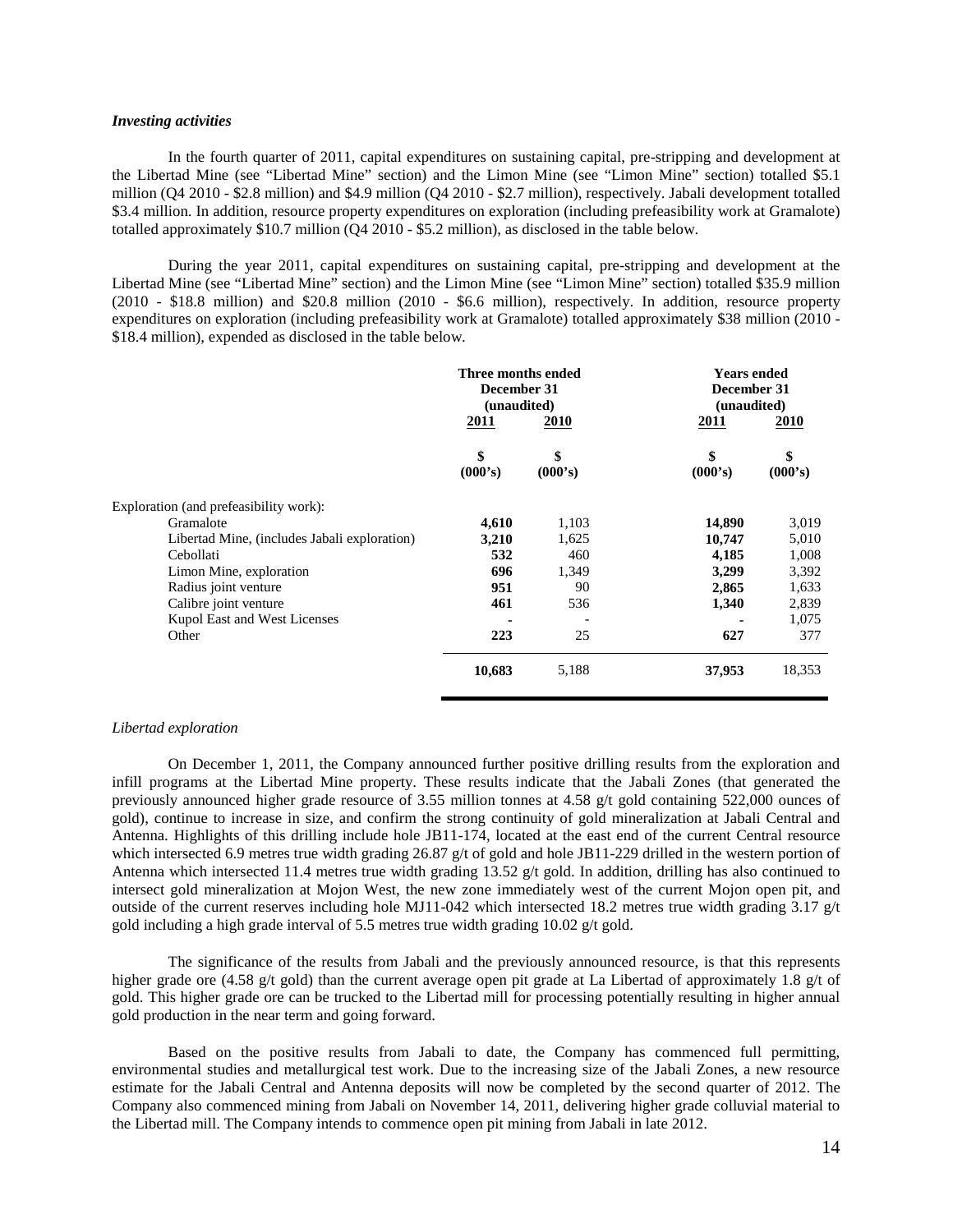The new results of Central Zone drilling continue to show good gold grade and vein thickness continuity as well as the potential to expand the current resource.

Drilling immediately west of the Central resource has intersected significant mineralization with the potential to expand the resource. JB11-163 located 40 metres west of the resource intersected 11.75 metres true width grading 2.98 g/t gold, JB11-164 located 63 metres west of the resource intersected 4.70 metres true width grading 3.92 g/t gold and JB11-179 located 110 metres west of the resource intersected 9.00 metres true width grading 2.99 g/t gold.

The Jabali Momotombo resource is located 170 metres east of Jabali Central and appears to be a continuation of the Central zone. Highlights of the recent drilling include the following holes which are located outside of the current resource. JB11-206 located 20 metres west of the resource intersected 6.9 metres true width grading 3.54 g/t gold, JB11-211 located 50 metres west of the resource intersected 1.5 metres true width grading 13.80 g/t gold and 121.90 g/t silver and JB11-220 located 75 metres west of the current resource intersected 3.5 metres true width grading 5.23 g/t gold.

The Antenna Zone infill drilling continues to show good gold grade and vein thickness continuity. Highlights from the western portion of the zone include hole JB11-229 which intersected 11.4 metres true width grading 13.52 g/t gold, JB11-221 which intersected 8.0 metres true width grading 8.99 g/t gold, JB11-241 which intersected 21.0 metres true width grading 4.08 g/t gold, JB11-188 which intersected 11.07 metres true width grading 5.46 g/t gold and 158.93 g/t silver, JB11-207 which intersected 7.5 metres true width grading 6.33 g/t gold and 213.43 g/t silver, JB11-197 which intersected 9.0 metres true width grading 4.04 g/t gold and JB11-195 which intersected 6.9 metres true width grading 3.74 g/t gold and 136.60 g/t silver.

Infill drilling from the eastern portion of the Antenna Zone also shows good gold grade and vein thickness continuity. Highlights include hole JB11-210 which intersected 8.7 metres true width grading 10.75  $g/t$  gold and JB11-234 which intersected 11.5 metres true width grading 6.94 g/t gold.

In 2011, a total of 36 drill holes totaling (5,282 metres) have been completed at the Mojon vein. Recent drilling has tested the area immediately west of the Mojon open pit which is currently being mined. Highlights from this area which extends 250 metres west of the current Mojon open pit west wall include: MJ11-042 which intersected 18.2 metres true width grading 3.17 g/t gold including a high grade interval of 5.5 metres true width grading 10.02 g/t gold, MJ11-043 which intersected 18.2 metres true width grading 3.89 g/t gold including a high grade interval of 7.5 metres true width grading 8.96 g/t gold, MJ11-040 which intersected 9.0 metres true width grading 2.82 g/t gold, MJ11-039 which intersected 19.5 metres true width grading 0.82 g/t gold and MJ11-037 which intersected 5.0 metres true width grading 1.82 g/t gold.

Modeling and resource calculations are underway to evaluate the potential of this area with the intention to define an indicated resource immediately west of the current Mojon open pit, that could increase the Mojon pit mine life.

Drilling at the Jabali Zones and the Mojon extension continues. More results will be released as they are available.

#### *Gramalote exploration (B2Gold 49%/AngloGold 51%)*

On September 19, 2011, the Company released additional positive results from the drilling and prefeasibility work underway on the Gramalote Project in Colombia. Prefeasibility and exploration work recommenced at the Gramalote Project in the second half of 2010 with drilling for metallurgical samples, exploration drilling and preliminary engineering investigations with a total of 25,572.85 metres of drilling completed in 72 holes. For 2011, the Company and AngloGold had a prefeasibility and exploration budget of \$37.6 million. This budget included 29,000 metres of diamond drilling to explore additional targets on the property, infill drilling of the Gramalote deposit, drilling for metallurgical test samples and conducting engineering and environmental studies. Each joint venture partner will fund their share of expenditures pro rata. The two companies plan to continue exploration and conduct prefeasibility work in 2011 and into 2012, with a goal of completing a prefeasibility study by June 2012 and a final feasibility study by the fourth quarter of 2013.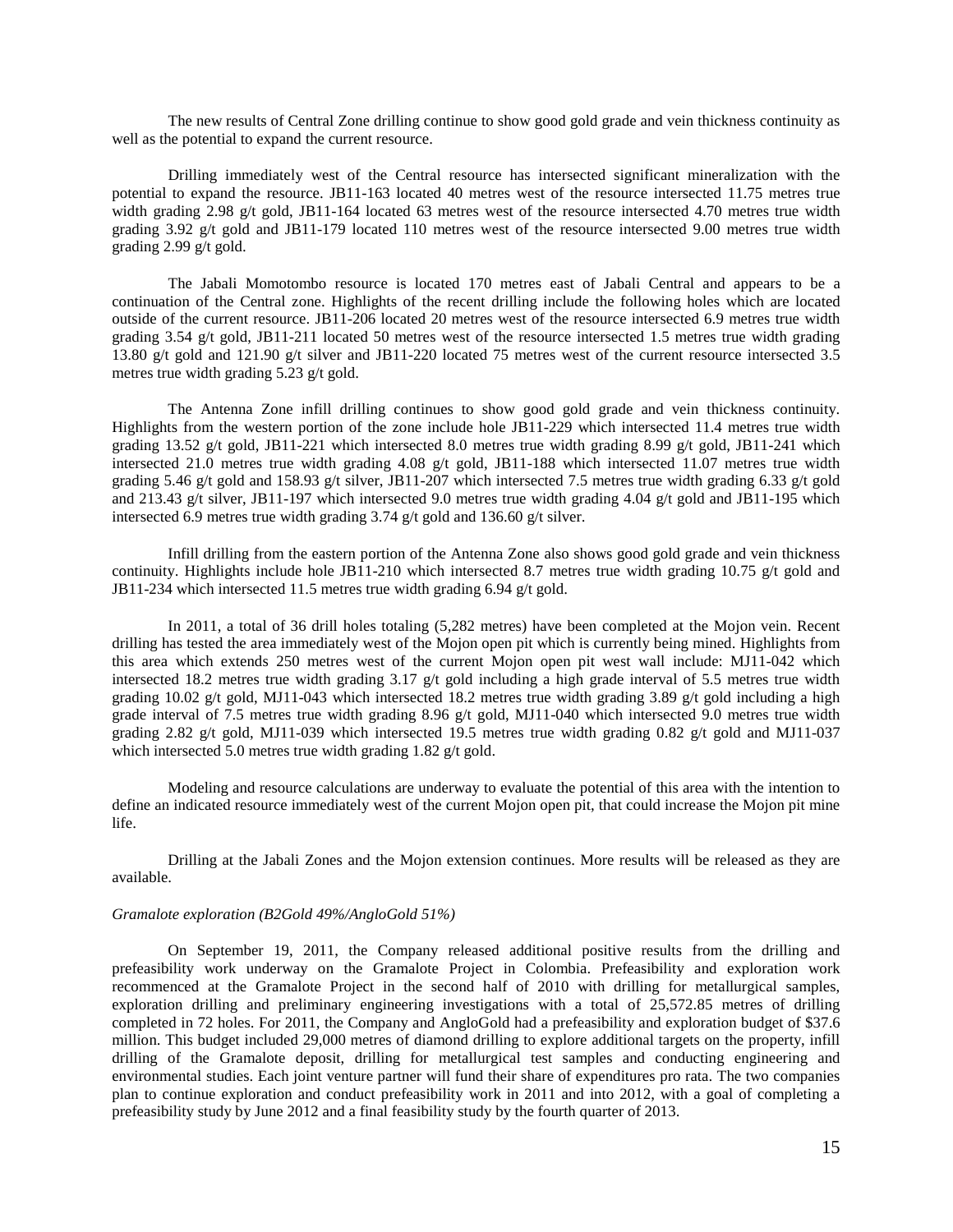Highlights from the 2011 prefeasibility and exploration work include positive metallurgical test results showing in excess of 90% recovery, encouraging drill results from the outside targets and consistent grade from the infill drilling on the Gramalote Ridge resource.

Results of the infill drilling correlate well with the previous drilling on Gramalote Ridge and include up to 180.0 metres at 1.09 g/t gold in hole GR-121, 142.0 metres at 1.49 g/t gold in hole GR-128 and 88.0 metres at 1.25  $g/t$  gold in hole GR-116. Infill drilling with two core rigs continues on Gramalote Ridge with the goal of increasing ounces in the resource and converting the resource from inferred into indicated. The Company completed and published in 2009 a NI 43-101 compliant inferred mineral resource estimate for the Gramalote Ridge Zone of 74.375 million tonnes grading 1.00 g/t gold for a total of 2.39 million troy ounces of gold at a 0.5 g/t gold cutoff and within a US\$1,000 per ounce gold optimised Whittle pit (see news release dated January 12, 2009). The Gramalote Ridge zone is a continuous zone extending 1,200 metres x 275 metres x 500 metres. Exploration drill results indicate the Gramalote Ridge Zone remains open.

Exploration drilling is in progress on five drill targets located within four kilometres of the current Gramalote inferred mineral resource including Monjas West, Trinidad South, Monjas East, Limon and Topacio. All of these targets have similar geological, alteration and mineralization characteristics to Gramalote Ridge. Results to date clearly indicate the upside potential for more gold mineralization on the large Gramalote property.

Positive gold intersections have been returned in Monjas West. Monjas West is located two kilometre west southwest along strike of Gramalote Ridge resource and drilling tested rock channel samples up to 27.0 metres at 2.2 g/t gold, 13.0 metres at 3.3 g/t gold and 12.0 metres at 2.6 g/t gold. A total of 4,310.88 metres in 11 holes have been drilled at Monjas West with results up to 56.0 metres at 0.94 g/t gold (including 14.0 metres at 1.66 g/t gold and 12.0 metres at 1.45 g/t gold) in hole MW-05, 20.0 metres at 1.88 g/t gold in hole MW-03 and 22.0 metres at 0.93 g/t gold in hole MW-04. Assays are pending for holes 8 to 10. Drilling continues in Monjas West.

Drilling at Trinidad South located four kilometres to the west of Gramalote Ridge is testing the continuity and extension of positive drill results obtained by B2Gold in 2008 at Trinidad that returned up to 223.0 metres at 1.00 g/t gold (TR-6) and 109.0 metres at 1.13 g/t gold (TR-2) as part of the 7,019 metres drill program that outlined similar mineralization to that of Gramalote Ridge over a 1,100 x 500 metres area. To September 19, 2011 2,284.30 metres in seven holes have been completed with assays up to 12.0 metres at 0.73 g/t gold (TSE-01) and 18.0 metres at 0.80 g/t gold including 10.0 metres at 1.17 g/t gold ( TS-01). Assays are pending on holes TR-22 to TR-25. Drilling with one drill rig continues at Trinidad. Previous results at Trinidad along with the encouraging results from Monjas West demonstrate the good potential for additional gold resources on the Gramalote property.

Monjas East is located immediately west along strike from 2008 Gramalote Ridge drilling results of 34.1 metres at 1.32 g/t gold (GR-95) and 23.8 metres at 1.1 g/t gold (FZ-03). To September 19, 2011 a total of 4,008.42 metres in 14 holes have been drilled at Monjas East with results up to 14.0 metres at 1.14 g/t gold (ME-04), 12.0 metres at 1.01 g/t gold (ME-11) and 12.0 metres at 0.96 g/t gold (ME-03). Assays are pending for hole 13.

The Limon zone, located one kilometre south of Gramalote Ridge, comprises an 850 x 300 metre gold soil geochemical anomaly with rock channel samples up to 6.0 metres at 4.9 g/t gold and 13.0 metres at 1.6 g/t gold. Results from the five holes totaling 1,870.19 metres drilled in Limon include 6.0 metres at 1.65 g/t gold (LM-01). Assays are pending for holes LM-03 to LM-05. Drilling continues at Limon.

#### *Calibre Joint Venture - Primavera exploration*

B2Gold and Calibre recently announced drill results that discovered significant porphyry style gold and copper mineralization at the Primavera project within the Borosi concessions in north east Nicaragua (see news release dated January 20, 2012).

Assay results from the first three holes totaling 667.85 metres drilled in December 2011 have confirmed the presence of wide spread gold and copper values similar to those previously reported from surface trenching. The drilling and trenching has thus far only tested approximately 250 metres of strike length within the original goldcopper soil anomaly of over 800 metres in length by 300 metres wide. The mineralization at Primavera is open in all directions.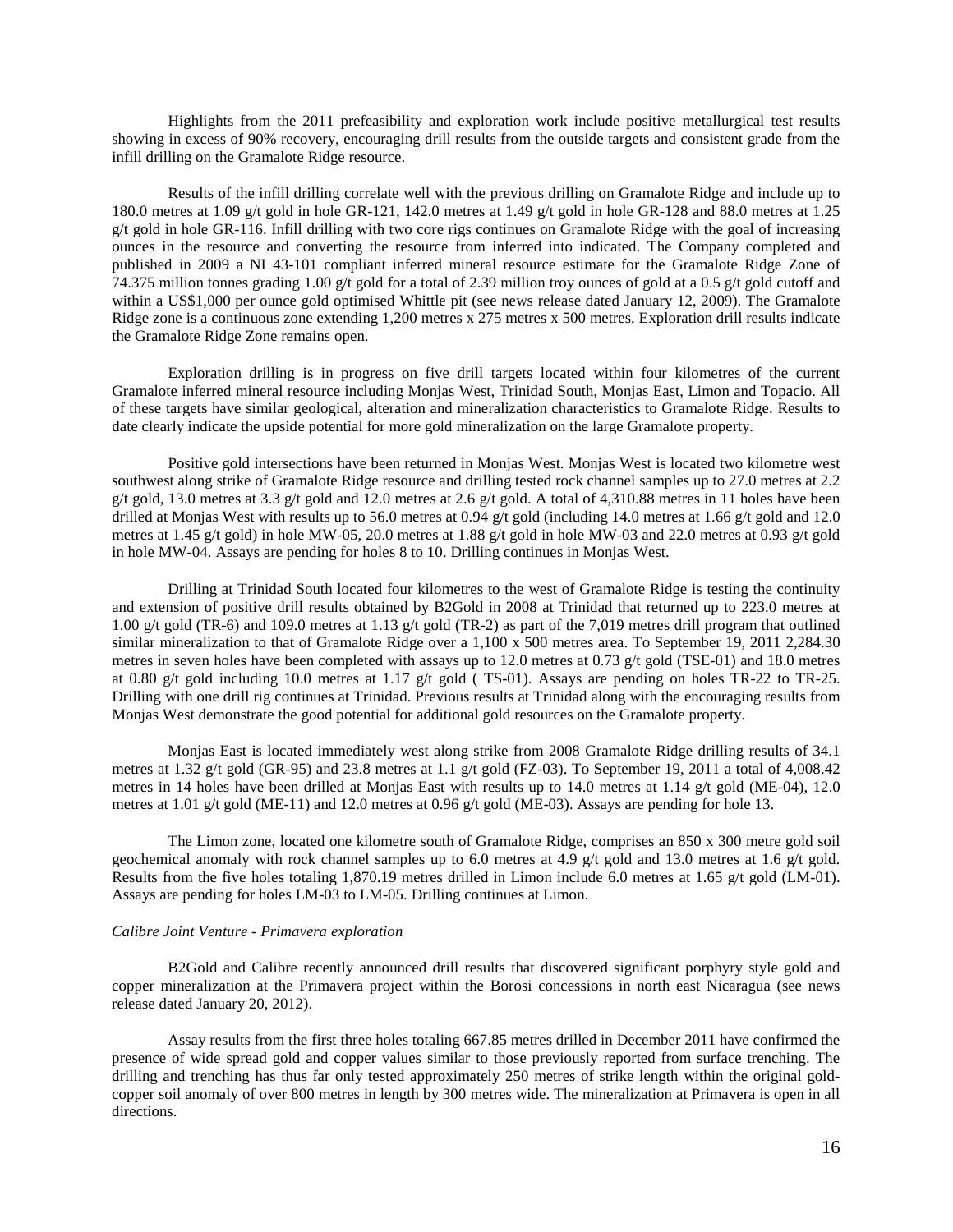Drill hole PR-11-001 returned 103 metres of 0.85 g/t gold and 3240 parts per million ("ppm") (0.324 %) copper starting from the surface. Drill hole PR-11-002 collared from the same platform but oriented 75 degrees from PR-11-001 contained 0.78 g/t gold and 2966 ppm (0.297 %) copper over 261.7 metres from 1.5 metres down hole depth. PR-11-002 includes 134.5 metres of 1.01 g/t gold and 3561 ppm (0.356 %) copper starting at 74.5 metres. Drill hole PR-11-003 was collared over 200 metres to the SE and intersected 77.35 metres of 0.74 g/t gold and 3114 ppm (0.311 %) copper. Mineralization in holes PR-11-002 and PR-11-003 remained open at depth.

All three drill holes intersected continuously mineralized intervals of stockwork and vein mineralization characteristic of other well-known gold-copper porphyry systems. Mineralization is associated with quartz, magnetite, chalcopyrite and bornite bearing stockwork and veining within potassically altered intermediate volcanic and intrusive rocks.

Drilling has resumed with the deepening of the third hole which was not completed due to the holiday break. A total of 2,000 metres of diamond drilling totaling \$1.5 million is planned in the next few months to define the extent of the porphyry system. Several other gold-copper anomalies identified on the Primavera concession remain untested and will be evaluated over the coming months.

The Primavera gold-copper project, part of the Borosi concession option agreement with the Company, whereby the Company may earn up to a 51% interest in specific concessions within the Borosi area by funding Cdn.\$8.0 million in expenditures by June 2014. Once the earn-in is complete, the Company may elect to carry an individual prospect within the concession area through to a Preliminary Feasibility Study for an additional 14% interest in the prospect. To December 31, 2011, the Company has funded approximately Cdn.\$4.5 million on exploration. The Company is the operator of the project.

## *Cebollati exploration*

On September 16, 2011, the Company announced additional drilling results from the first exploration drill program at its newly discovered Cebollati gold project in Uruguay. The Company is earning an 80% interest in the property.

Twenty-eight holes totalling 4,036 metres have been completed to September 16, 2011 with new holes following up on the initial drill holes on the property (see B2Gold press release dated June 7, 2011) which confirmed the presence of significant gold bearing replacement style mineralization within multiple zones. Highlights of the new drilling include:

- UC11-019 with 11.15 metres grading 11.59 g/t gold within a broader 23.85 metres interval of mineralization grading 5.69 g/t
- UC11-022 with 7.55 metres grading 5.67 g/t gold; and
- UC11-021 with 16.25 metres grading 1.74  $g/t$  gold

Recent drilling was concentrated in two areas, Southern and Windmill, with the aim to help in defining the geometry of the previously identified zones and test for multiple zones within the target areas. Tighter spaced drilling confirms the existence of zones of continuous, shallow, mineralization within both the Windmill and Southern zones, which are open along strike and to depth. In conjunction with the trenching each of these zones extends for in excess of 400 metres within a mineralized system which has been defined over greater than 2.2 kilometres in strike length (see B2Gold press release dated November 15, 2010).

Fifteen holes totalling 2,132 metres have been drilled to date in the Southern zone with the majority of the holes testing the eastern limb of a broad antiformal structure close to the main fold hinge zone within the deformed marble sequence. Broad zones of alteration and mineralization have been intersected within the Southern zone with several shallow easterly dipping high grade shoots now identified, as typified by holes UC11-019 and UC11-022, which intersected 11.15 metres grading 11.59 g/t gold (6.17 g/t gold with assays capped at 25 g/t gold) and 7.55 metres grading 5.67 g/t gold (4.66 g/t gold with assays capped at 25 g/t gold) respectively. These higher grade shoots have been traced for approximately 75 metres down dip, remain open to the north and south but appear to pinch out to the east. In addition to these holes a single hole, UC11-029, tested the western limb of the antiform and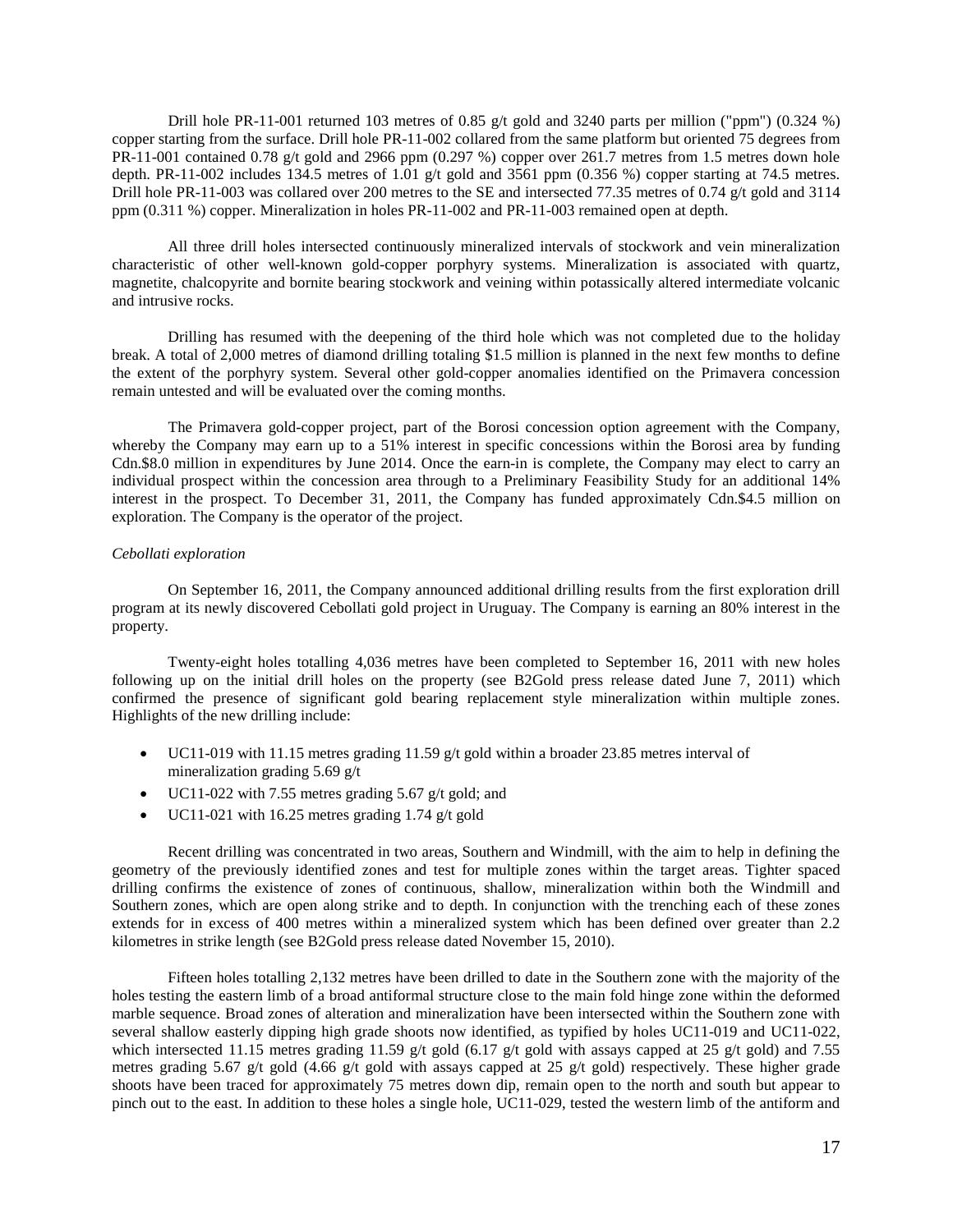intersected narrow, potentially stacked, horizons of replacement mineralization, with the central horizon returning 3.30 metres grading 3.76 g/t gold. Additional holes will follow up on this new area of mineralization at a later date.

The 2012 exploration program for the Cebollati project has a budget of \$3.4 million which includes approximately 4,000 metres of drilling. The drilling program will continue on the Southern and Windmill zones following the successful 2011 exploration drilling program that confirmed the presence of significant gold bearing replacement style mineralization within multiple zones. In addition, the 2012 exploration will continue on regional evaluation and project generation work. The Company intends to release further exploration results from the 2011 drilling program shortly.

## *Radius Joint Venture - Trebol exploration*

On August 23, 2011, the Company and Radius Gold announced an update on recent work carried out by the Company at their jointly owned (60% B2Gold/ 40% Radius Gold) Trebol project in northeastern Nicaragua. Trebol is a low-sulphidation gold-bearing epithermal vein and breccia system characterized by shallow to moderately dipping tabular shaped vein and hydrothermal breccia zones within andesite. Trenching at Trebol East Positive results have been received from recent trenching at Trebol East located 3 kilometres east of the main Trebol trend. The low hills are comprised of the same quartz veins, hydrothermal breccias, and replacement zones, dipping moderately to the west, as seen in the main Trebol trend. The new trench results appear to be outlining a north-south trending mineralized zone at least 1.5 kilometres long. Trench 91, which lies at the southern end of the trend, returned 18.00 metres at 2.56 g/t gold. Roughly 1 kilometre north, Trench 93 returned 19.00 metres at 1.54 g/t gold. Trench 92, which was cut 200 metres south of Trench 91, returned 5.70 metres at 0.63 g/t gold.

Trenching and soil sampling continues at Trebol with priority given to developing the emerging zone at Trebol East, with the aim of defining drill targets. Detailed soil sampling also continues along the main Trebol trend as well to better define potential resource areas.

The 2012 exploration program budget for the Radius joint venture of \$4 million (of which the Company's 60% share is \$2.4 million) is to fund 5,000 metres of drilling on the Trebol, San Jose and Pavon targets located along the 6 km northeast trending belt of continuously mineralzed volcanic rock. As the Company has now earned its 60% interest in the Radius joint venture by expending a total of \$4 million on exploration, a joint venture will be formed under which each party will contribute its pro rata share of the exploration costs.

## **CRITICAL ACCOUNTING ESTIMATES**

Full disclosure of the Company's accounting policies in accordance with IFRS can be found in Notes 2 and 3 of its audited consolidated financial statements as at December 31, 2011. Management considers the following policies to be the most critical in understanding the judgments that are involved in the preparation of the Company's consolidated financial statements and the uncertainties that could impact its results of operations, financial condition and cash flows:

- Ore reserve and resource estimates:
- Exploration and evaluation expenditures;
- Mine restoration provisions; and
- Deferred income taxes and valuation allowances.

#### *Ore reserve and resource estimates*

Ore reserves are estimates of the amount of ore that can be economically and legally extracted from the Company's mining properties. The Company estimates its ore reserves and a mineral resource based on information compiled by appropriately qualified persons relating to the geological data on the size, depth and shape of the ore body, and requires complex geological judgments to interpret the data. The estimation of recoverable reserves is based upon factors such as estimates of foreign exchange rates, commodity prices, future capital requirements, and production costs along with geological assumptions and judgments made in estimating the size and grade of the ore body. Changes in the reserve or resource estimates may impact the carrying value of mining interests, mine restoration provisions, recognition of deferred tax assets, and depreciation and amortization charges.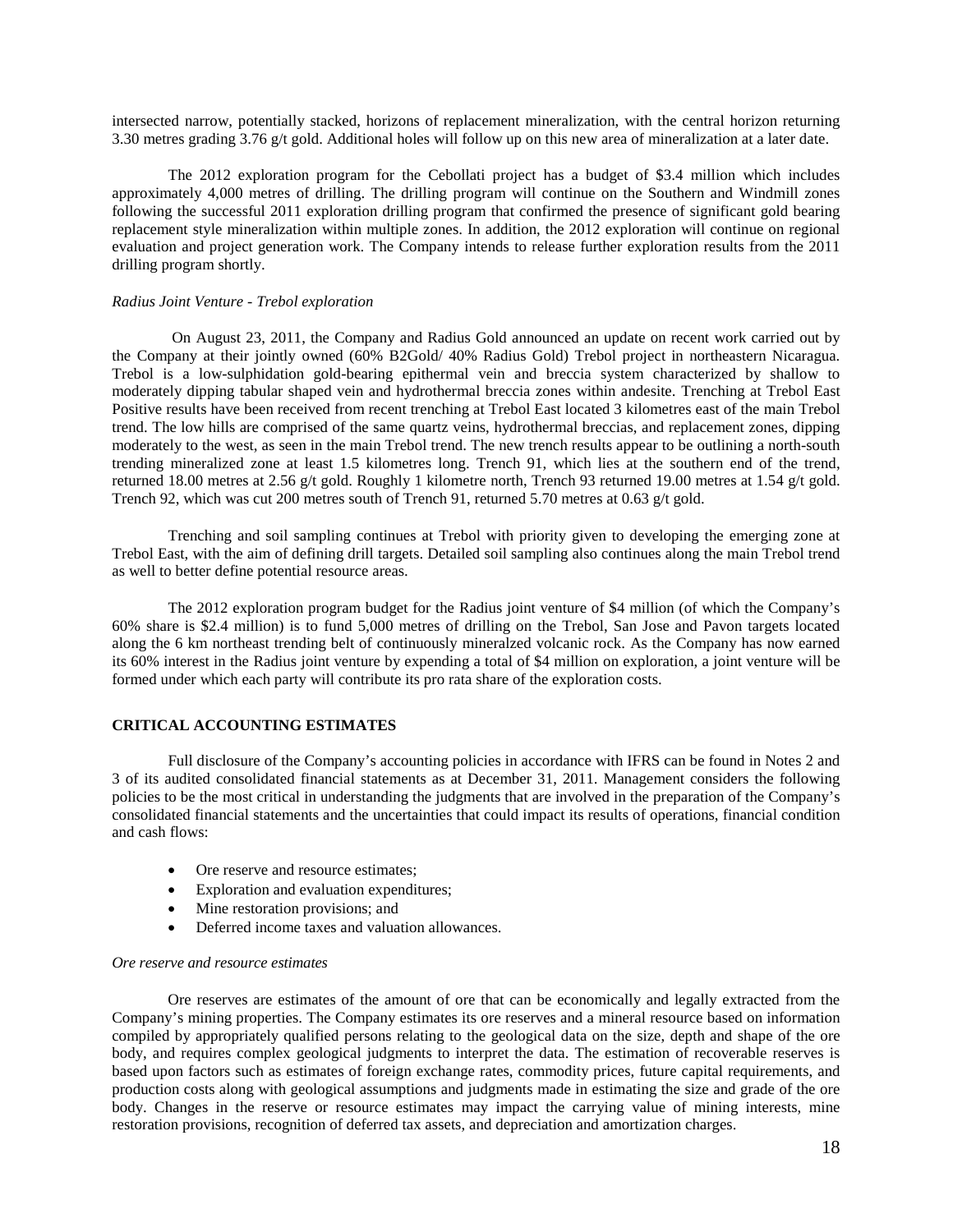#### *Exploration and evaluation expenditures*

The application of the Company's accounting policy for exploration and evaluation expenditures requires judgment in determining whether it is likely that future economic benefits are likely either from future exploitation or sale or where activities have not reached a stage which permits a reasonable assessment of the existence of reserves. The Company's cost deferral policy requires management to make certain estimates and assumptions about future events or circumstances, in particular whether an economically viable extraction operation can be established. Estimates and assumptions made may change if new information becomes available. If, after an expenditure is capitalized, information becomes available suggesting that the recovery of expenditure is unlikely, the amount capitalized is written off in the statement of comprehensive income in the period when the new information becomes available.

## *Mine restoration provisions*

The Company's mining and exploration activities are subject to various laws and regulations governing the protection of the environment. Significant judgments and estimates are made when estimating the nature and costs associated with mine restoration provisions. Due to the nature of mine closure plans, cash expenditures are expected to occur over a significant period of time with the majority of the expenditures expected to occur in the years from 2018 to 2023. When considering the effect of the extended time period over which costs are expected to be incurred, combined with the estimated discount rate and inflation factors, the fair value of the mine restoration provisions could materially change from period to period due to changes in the underlying assumptions.

### *Deferred income taxes and valuation allowances*

The Company is periodically required to estimate the tax basis of assets and liabilities. Where applicable tax laws and regulations are either unclear or subject to varying interpretations, it is possible that changes in these estimates could occur that materially affect the amounts of deferred income tax assets and liabilities recorded in the financial statements. Changes in deferred tax assets and liabilities generally have a direct impact on earnings in the period that the changes occur.

Each period, the Company evaluates the likelihood of whether some portion or all of each deferred tax asset will not be realized. This evaluation is based on historic and future expected levels of taxable income, the pattern and timing of reversals of taxable temporary timing differences that give rise to deferred tax liabilities, and tax planning initiatives. Levels of future taxable income are affected by, among other things, market gold prices, production costs, quantities of proven and probable gold reserves, interest rates and foreign currency exchange rates.

# **RECENT ACCOUNTING PRONOUNCEMENTS**

#### *Adoption of International Financial Reporting Standards ("IFRS")*

Effective January 1, 2011, the Company prepares its financial statements in accordance with IFRS. The comparative financial information of 2010 in the MD&A has also been restated to conform with IFRS. This MD&A should be read in conjunction with Note 19 "Transition to International Financial Standards" of the Company's audited consolidated financial statements for the year ended December 31, 2011.

## *Financial Instruments: Classification and Measurement – IFRS 9*

This is the first part of a new standard on classification and measurement of financial assets that will replace IAS 39, "Financial Instruments: Recognition and Measurement". IFRS 9 has two measurement categories: amortized cost and fair value. All equity instruments are measured at fair value. A debt instrument is recorded at amortized cost only if the entity is holding it to collect contractual cash flows and the cash flows represent principal and interest. Otherwise it is measured at fair value with changes in fair value through profit or loss. In addition, this new standard has been updated to include guidance on financial liabilities and de-recognition of financial instruments. This standard is effective for years beginning on or after January 1, 2015. The extent of the impact of adoption of IFRS 9 has not yet been determined.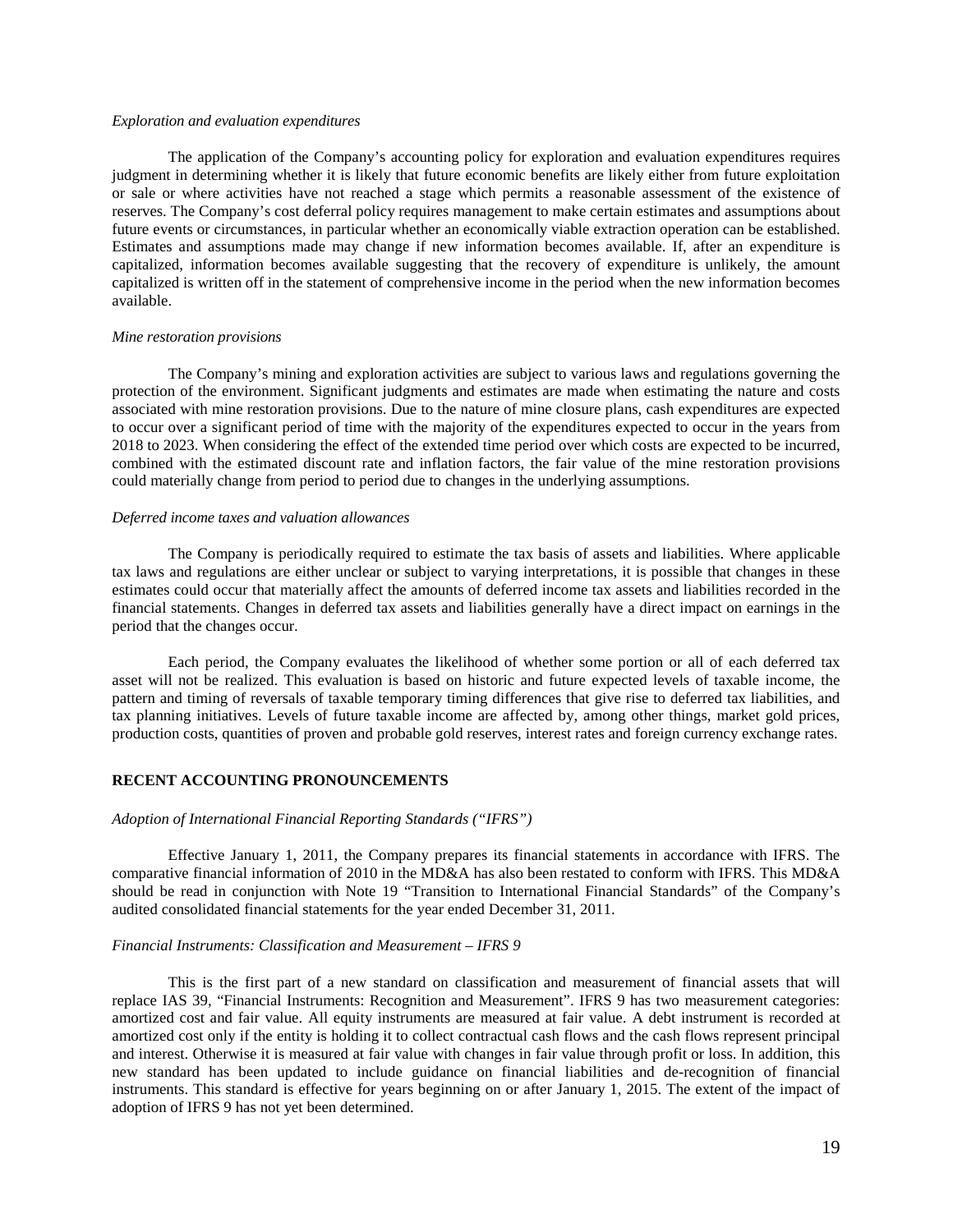## *Joint Arrangements – IFRS 11*

This standard replaces the guidance in IAS 31 Interests in Joint Ventures. Under IFRS 11, joint arrangements are classified as either joint operations (the Company presently does not have any joint operations) or joint ventures. Joint venture entities are now accounted for using the equity method.

Upon application of IFRS 11, entities which had previously accounted for joint ventures using proportionate consolidation shall collapse the proportionately consolidated net asset value into a single investment balance at the beginning of the earliest period presented. The investment's opening balance is tested for impairment in accordance with IAS 28 and IAS 36 "Impairment of Assets".

Any impairment losses are recognized as an adjustment to opening retained earnings at the beginning of the earliest period presented. The Company intends to adopt IFRS 11 in its financial statements for the annual period beginning on January 1, 2013. The Company does not expect IFRS 11 to have a material impact on the consolidated financial statements.

#### *Disclosure of Interests in Other Entities – IFRS 12*

This IFRS shall be applied by companies with an interest in subsidiaries, joint arrangements, associates or unconsolidated structured entities. The application of this standard intends to enable users of the financial statements to evaluate the nature of and risks associated with its interests in other entities, and the effects of those interests on its financial position, financial performance and cash flows. Companies will be required to disclose information about significant judgments and assumptions made in determining the control of another entity, the joint control of an arrangement or significant influence over another entity and the type of joint arrangement when the arrangement has been structured through a separate vehicle. This standard is effective for years beginning on or after January 1, 2013. The Company does not expect IFRS 12 to have a material impact on the consolidated financial statements.

## *Fair value measurement – IFRS 13*

This IFRS aims to improve consistency and reduce complexity by providing a precise definition of fair value and a single source of fair value measurement and disclosure requirements for use across IFRS. The requirements do not extend the use of fair value accounting but provide guidance on how it should be applied where its use is already required or permitted by other standards within IFRS. This standard is effective for years beginning on or after January 1, 2013. The extent of the impact of adoption of IFRS 13 has not yet been determined.

## *Stripping Costs in the Production Phase of a Surface Mine – IFRIC 20*

This interpretation applies to waste removal costs that are incurred in open pit mining activity during the production phase of the mine. Recognition of a stripping activity asset requires the asset to be related to an identifiable component of the ore body. Stripping costs that relate to inventory produced should be accounted for as a current production cost in accordance with IAS 2, "Inventories". Stripping costs that generate a benefit of improved access and meet the definition of an asset should be accounted for as an addition to an existing asset. Existing stripping costs on the balance sheet at transition that do not relate to a specific ore body should be written off to opening retained earnings. The stripping activity asset shall be depreciated on a systematic basis, over the expected useful life of the identified component of the ore body that becomes more accessible as a result of the stripping activity. This interpretation is effective for years beginning on or after January 1, 2013. The Company does not expect IFRIC 20 to have a material impact on the consolidated financial statements as the Company currently applies comparable principles to those found in this interpretation.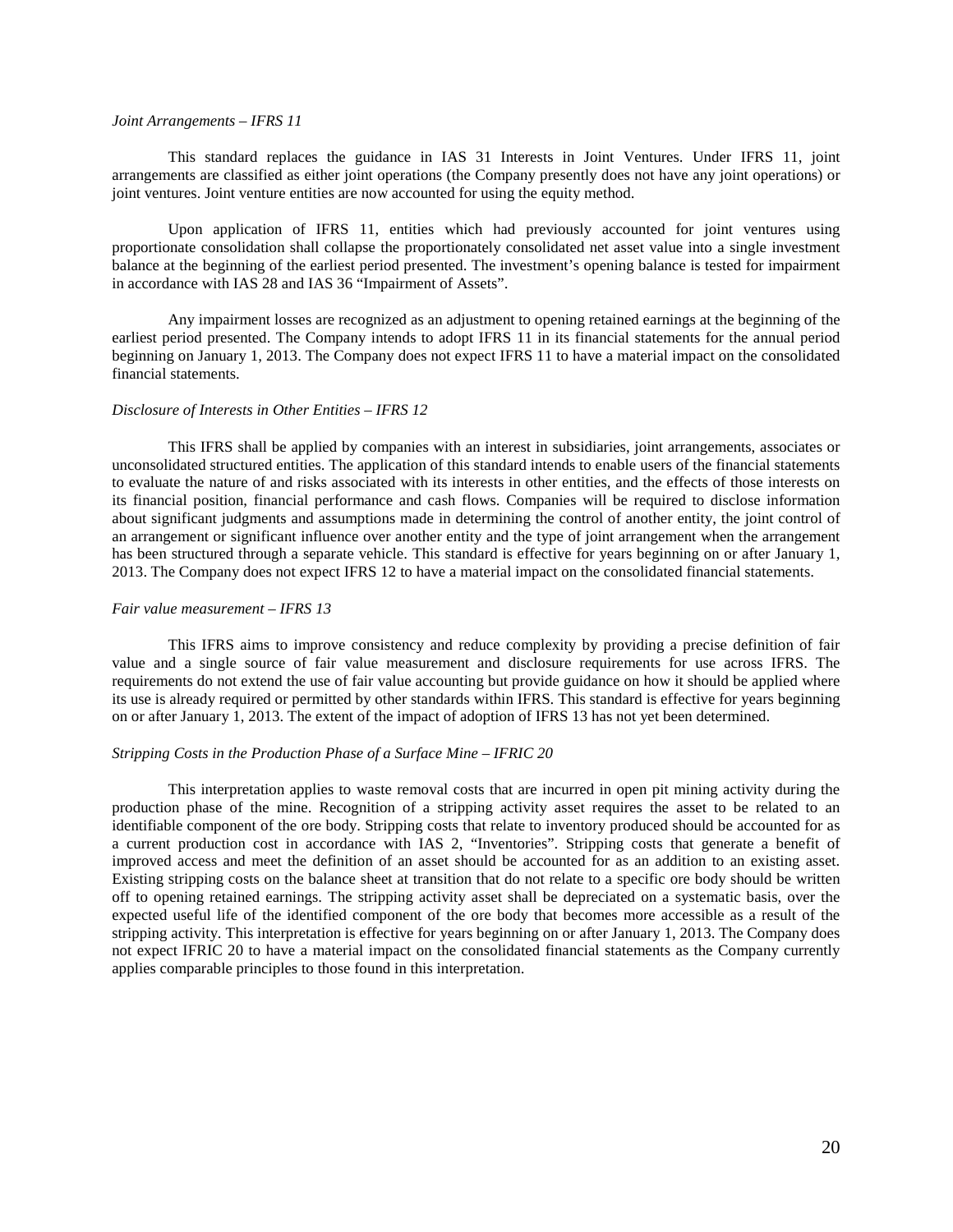# **RISKS AND UNCERTAINTIES**

*The exploration and development of natural resources are highly speculative in nature and are subject to significant risks. The risk factors noted below do not necessarily comprise all those faced by the Company. The Company is faced with a number of other risk factors, including these described under the "Risk Factors" section in its Annual Information Form for the year ended December 31, 2011, available under the Company's profile on SEDAR at [www.sedar.com.](http://www.sedar.com/) Additional risks and uncertainties not presently known to the Company or that the Company currently considers immaterial may also impair the business, operations and future prospects of the Company. If any of the following risks actually occur, the business of the Company may be harmed and its financial condition and results of operations may suffer significantly.* 

## *Exploration, Development and Operating Risks*

Mining operations generally involve a high degree of risk. The Company's operations are subject to all the hazards and risks normally encountered in the exploration, development and production of gold, including unusual and unexpected geologic formations, seismic activity, rock bursts, cave-ins, flooding, pit wall failure and other conditions involved in drilling and removal of material, any of which could result in damage to, or destruction of, mines and other producing facilities, damage to life or property, environmental damage and possible legal liability. Although the Company believes that adequate measures to minimize risk are being taken, milling operations are subject to hazards such as fire, equipment failure or failure of retaining dams around tailings disposal areas which may result in environmental pollution and consequent liability.

The exploration for and development of mineral deposits involves significant risks which even a combination of careful evaluation, experience and knowledge may not eliminate. While the discovery of an ore body may result in substantial rewards, few properties that are explored are ultimately developed into producing mines and no assurance can be given that minerals will be discovered in sufficient quantities or having sufficient grade to justify commercial operations or that funds required for development can be obtained on a timely basis. Major expenses may be required to locate and establish mineral reserves, to develop metallurgical processes and to construct mining and processing facilities at a particular site. It is impossible to ensure that the exploration or development programs planned by the Company will result in a profitable commercial mining program. The economics of developing gold and other mineral properties are affected by many factors including the cost of operations, variations of the grade of ore mined, fluctuations in the price of gold or other minerals produced, costs of processing equipment and such other factors as government regulations, including regulations relating to royalties, allowable production, importing and exporting of minerals and environmental protection. The exact effect of these factors cannot be accurately predicted but the combination of these factors may result in the Company not receiving an adequate return on invested capital.

There is no certainty that the expenditures made by the Company towards the search for and evaluation of mineral deposits will result in discoveries or development of commercial quantities of ore.

### *Foreign Countries and Mining Risks*

The Company's production activities are currently conducted in Nicaragua and, as such, the Company's operations are exposed to various levels of political, economic and other risks and uncertainties. These risks and uncertainties vary from country to country and include, but are not limited to, terrorism, hostage taking, military repression, extreme fluctuations in currency exchange rates, high rates of inflation, labour unrest, the risks of war or civil unrest, expropriation and nationalization, uncertainty as to the outcome of any litigation in foreign jurisdictions, uncertainty as to enforcement of local laws, renegotiation or nullification of existing concessions, licences, permits and contracts, illegal mining, changes in taxation or royalty policies, restrictions on foreign exchange and repatriation, and changing political conditions, currency controls and governmental regulations that favour or require the awarding of contracts to local contractors or require foreign contractors to employ citizens of, or purchase supplies from, a particular jurisdiction.

The Company has interests in exploration/development properties that are located in developing countries, including Namibia, Nicaragua and Colombia, and the mineral exploration and mining activities of the Company may be affected in varying degrees by political instability and government regulations relating to foreign investment and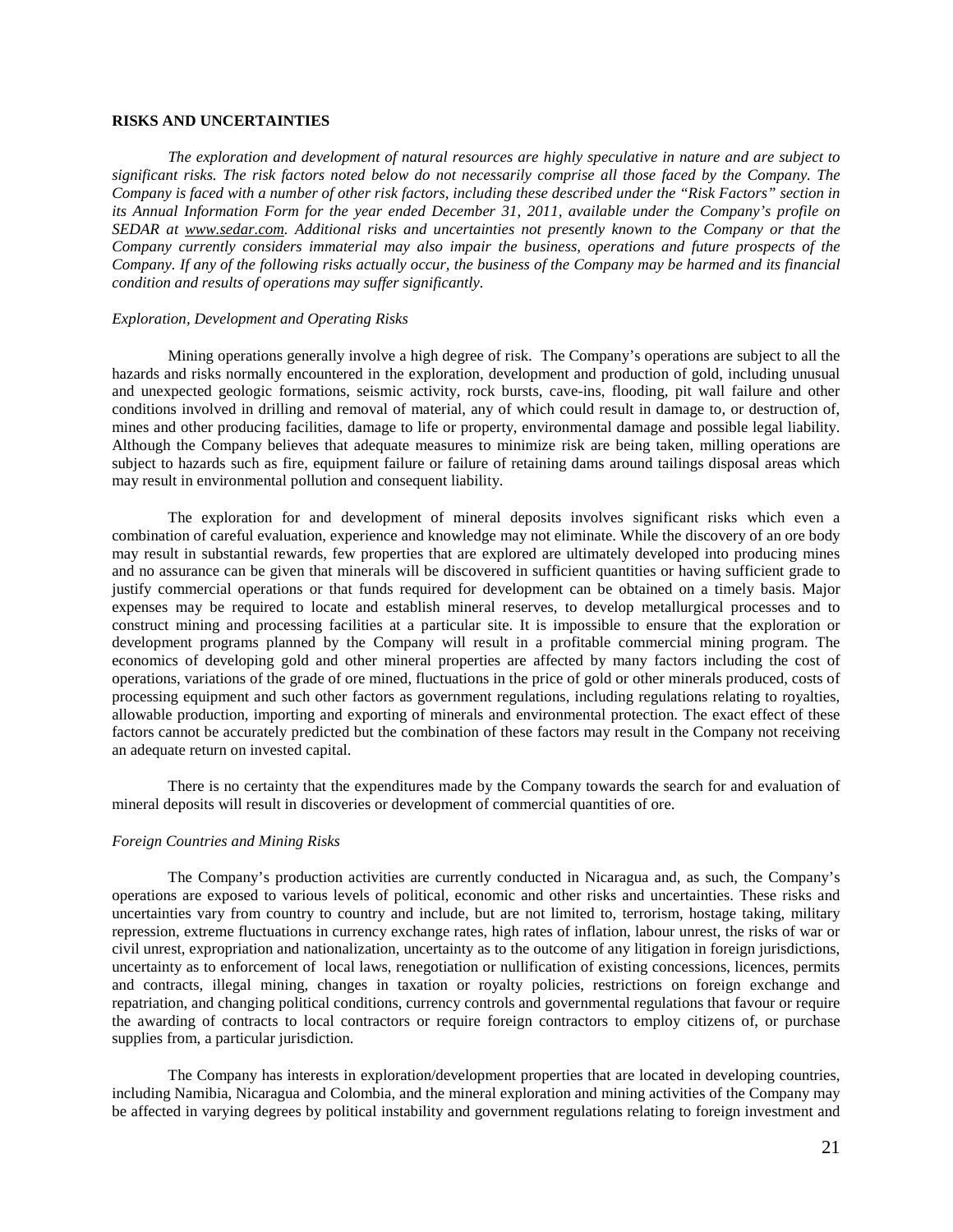the mining industry. Changes, if any, in mining or investment policies or shifts in political attitude in Namibia, Nicaragua or Colombia may adversely affect the Company's operations or profitability. Operations may be affected in varying degrees by government regulations with respect to, but not limited to, restrictions on production, price controls, export controls, currency remittance, income taxes, royalties, expropriation of property, foreign investment, maintenance of claims, environmental legislation, land use, land claims of local people, water use and mine safety.

Failure to comply with applicable laws, regulations, and permitting requirements may result in enforcement actions there under, including orders issued by regulatory or judicial authorities causing operations to cease or be curtailed, and may include corrective measures requiring capital expenditures, installation of additional equipment, or remedial actions. Parties engaged in mining operations may be required to compensate those suffering loss or damage by reason of the mining activities and may have civil or criminal fines or penalties imposed for violations of applicable laws or regulations. Amendments to current laws, regulations and permits governing operations and activities of mining companies, or more stringent implementation thereof, could have a material adverse impact on the Company and cause increases in capital expenditures or production costs or reduction in levels of production at producing properties or require abandonment or delays in development of new mining properties.

The occurrence of these various factors and uncertainties cannot be accurately predicted and could have an adverse effect on the Company's business, financial condition and results of operations.

## *Property Interests*

The ability of the Company to carry out successful mineral exploration and development activities and mining operations will depend on a number of factors. No guarantee can be given that the Company will be in a position to comply with all conditions and obligations, or to require third parties to comply with their obligations with respect to such properties. Furthermore, while it is common practice that permits and licenses may be renewed, extended or transferred into other forms of licenses appropriate for ongoing operations, no guarantee can be given that a renewal, extension or a transfer will be granted to the Company or, if they are granted, that the Company will be in a position to comply with all conditions that are imposed. A number of the Company's interests are the subject of pending applications to register assignments, extend the term, increase the area or to convert licenses to concession contracts and there is no assurance that such applications will be approved as submitted.

The Company is satisfied, based on due diligence conducted by the Company, that its interests in the properties are valid and exist. There can be no assurances, however, that the interests in the Company's properties are free from defects or that the material contracts between the Company and a foreign government or the entities owned or controlled by it will not be unilaterally altered or revoked. There is no assurance that such rights and title interests will not be revoked or significantly altered to the detriment of the Company. There can be no assurances that the Company's rights and title interests will not be challenged or impugned by third parties. The Company's interests in properties may be subject to prior unregistered agreements or transfers and title may be affected by undetected defects or governmental actions.

Certain of the Company's property interests are also the subject of joint ventures that give the Company the right to earn an interest in the properties. To maintain a right to earn an interest in the properties, the Company may be required to make certain expenditures in respect of the property maintenance by paying government claim and other fees. If the Company fails to make the expenditures or fails to maintain the properties in good standing, the Company may lose its right to such properties and forfeit any funds expended to such time.

# *Commodity Prices*

The profitability of the Company's operations will be dependent upon the market price of mineral commodities. Mineral prices fluctuate widely and are affected by numerous factors beyond the control of the Company. The level of interest rates, the rate of inflation, world supply of mineral commodities, consumption patterns, sales of gold by central banks, forward sales by producers, production, industrial and jewellery demand, speculative activities and stability of exchange rates can all cause significant fluctuations in prices. Such external economic factors are in turn influenced by changes in international investment patterns, monetary systems and political developments. The prices of mineral commodities have fluctuated widely in recent years. Current and future price declines could cause commercial production to be impracticable.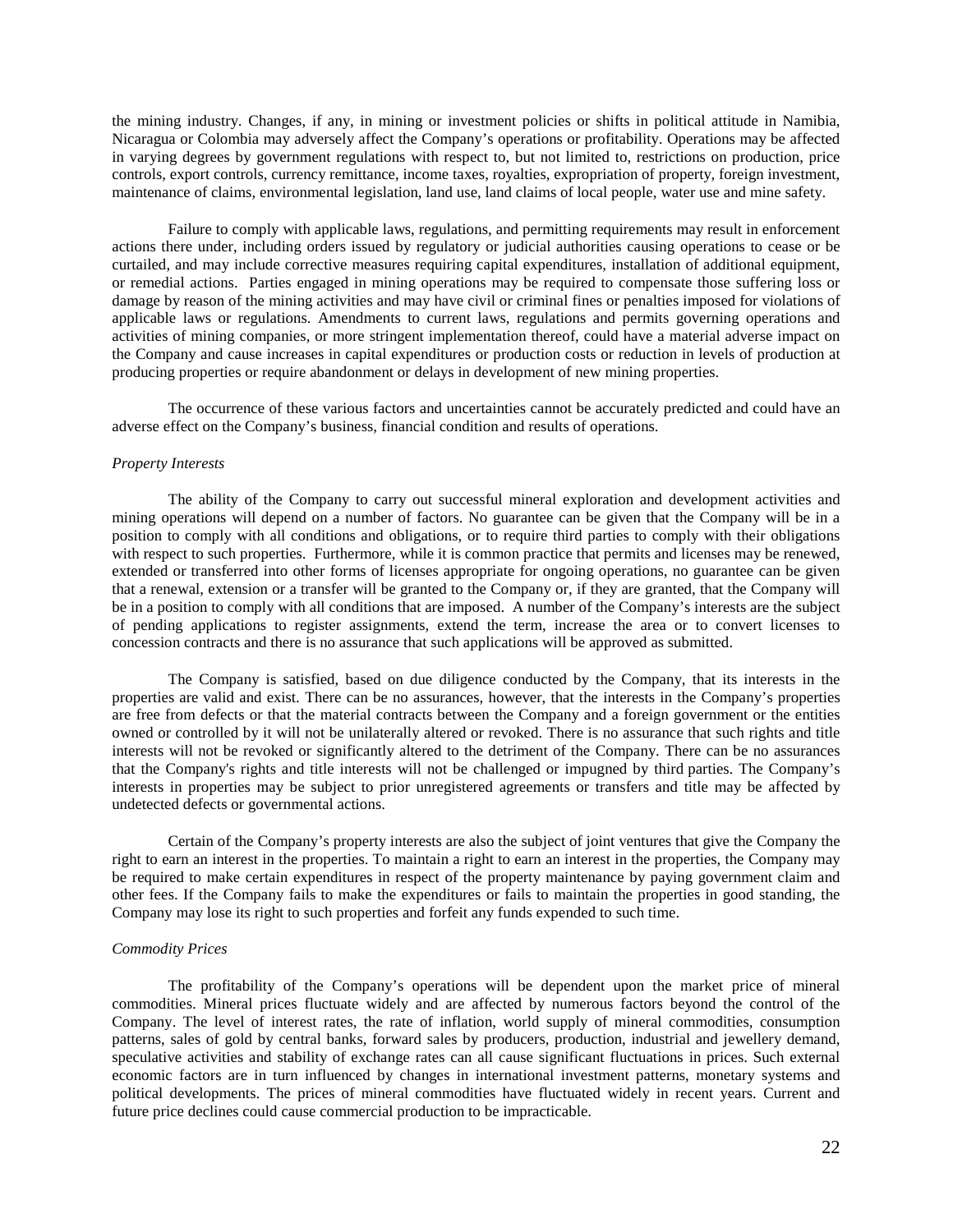The Company's revenues and earnings also could be affected by the prices of other commodities such as fuel and other consumable items, although to a lesser extent than by the price of gold. The prices of these commodities are affected by numerous factors beyond the Company's control.

#### *Credit risk*

As at December 31, 2011, \$12.8 million of the Company's value-added and other tax receivables were due from the Nicaraguan tax authority. Nicaraguan tax regulations allow taxpayers to: (a) request that refundable tax credits be used to offset other tax obligations or (b) request a cash refund. The regulations provide a specific process for obtaining approval, including required documentation and other information that needs to be reviewed by the Nicaraguan tax administration. However, the regulations do not provide a specific time frame for the tax administration to complete their approval process. The Company is following the process to request authorization to use excess tax credits to offset other tax obligations. The Company has successfully obtained such type of approvals in the past and the tax administration is currently processing approvals related to outstanding credits of the Company. However, in 2011, the approval process by the tax administration has become less efficient as a result of changes in key personnel (at the tax administration) along with a series of new policies to scrutinize requests for refunds and other mechanisms for compensation of excess credits, delaying the process for the Company to use its tax credits to offset other tax obligations.

#### *Currency Risks*

The Company's operations in foreign countries are subject to currency fluctuations and such fluctuations may materially affect the Company's financial position and results. The Company reports its financial results in United States dollars and incurs expenses in United States dollars, Canadian dollars, Namibian dollars, Nicaraguan córdobas, and Colombian pesos. As the exchange rates between the Namibian dollar, Nicaraguan córdoba, Colombian peso and Canadian dollar fluctuate against the United States dollar, the Company will experience foreign exchange gains and losses. The exchange rate between the córdoba and the United States dollar varies according to a pattern set by the Nicaraguan Central Bank. The córdoba has been annually devalued versus the United States dollar by means of a crawling peg mechanism which currently stands at approximately 5%.

#### *Environmental Compliance*

The Company's operations are subject to local laws and regulations regarding environmental matters, the abstraction of water, and the discharge of mining wastes and materials. Any changes in these laws could affect the Company's operations and economics. Environmental laws and regulations change frequently, and the implementation of new, or the modification of existing, laws or regulations could harm the Company. The Company cannot predict how agencies or courts in foreign countries will interpret existing laws and regulations or the effect that these adoptions and interpretations may have on the Company's business or financial condition.

The Company may be required to make significant expenditures to comply with governmental laws and regulations. Any significant mining operations will have some environmental impact, including land and habitat impact, arising from the use of land for mining and related activities, and certain impact on water resources near the project sites, resulting from water use, rock disposal and drainage run-off. No assurances can be given that such environmental issues will not have a material adverse effect on the Company's operations in the future. While the Company believes it does not currently have any material environmental obligations, exploration activities may give rise in the future to significant liabilities on the Company's part to the government and third parties and may require the Company to incur substantial costs of remediation. Additionally, the Company does not maintain insurance against environmental risks. As a result, any claims against the Company may result in liabilities the Company will not be able to afford, resulting in the failure of the Company's business. Failure to comply with applicable laws, regulations, and permitting requirements may result in enforcement actions thereunder, including orders issued by regulatory or judicial authorities causing operations to cease or be curtailed, and may include corrective measures requiring capital expenditures, installation of additional equipment, or remedial actions. Parties engaged in exploration operations may be required to compensate those suffering loss or damage by reason of the exploration activities and may have civil or criminal fines or penalties imposed for violations of applicable laws or regulations and, in particular, environmental laws.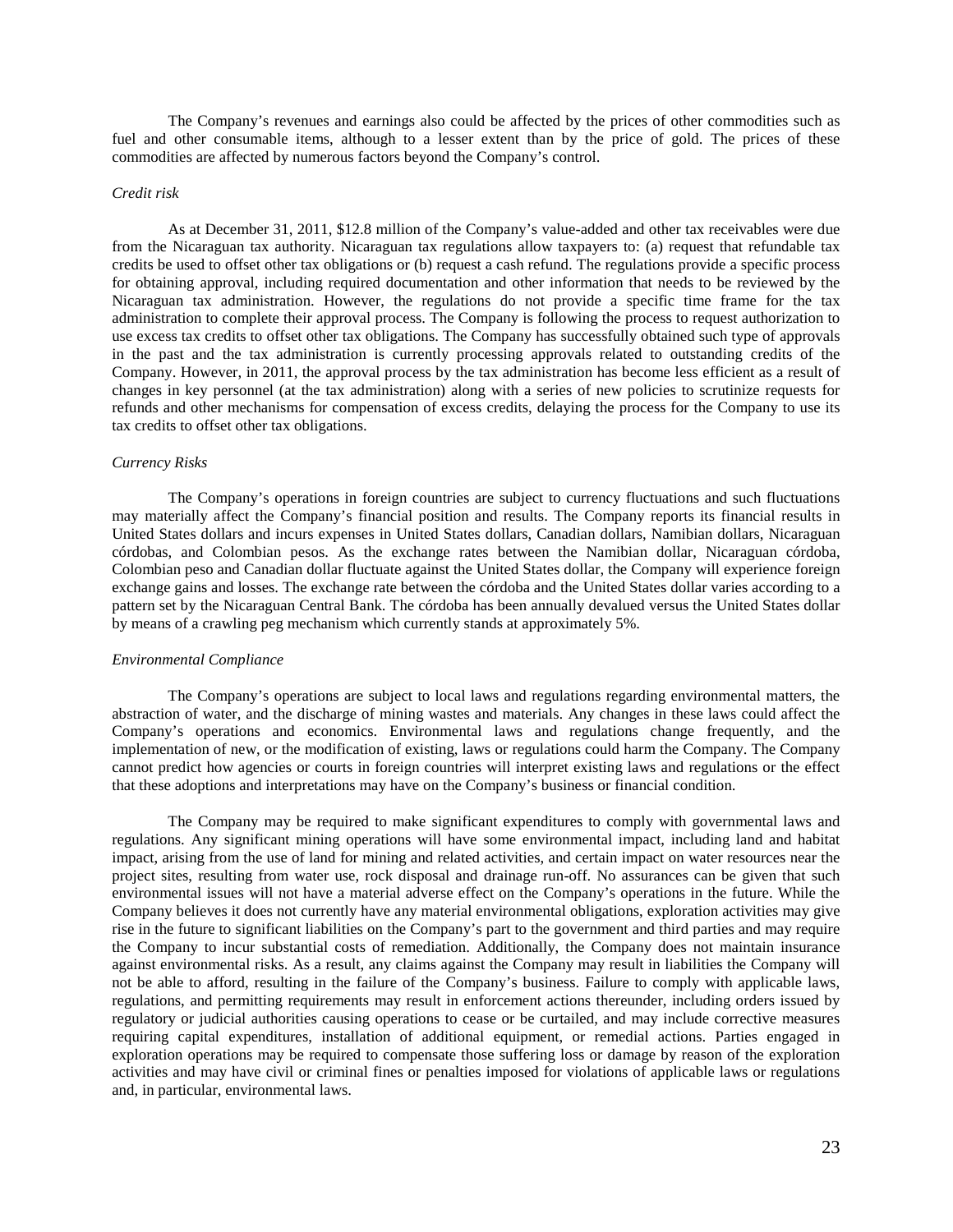Amendments to current laws, regulations and permits governing operations and activities of exploration companies, or more stringent implementation thereof, could have a material adverse impact on the Company and cause increases in expenditures and costs or require abandonment or delays in developing new mining properties.

# **INTERNAL CONTROLS**

The Company's management is responsible for establishing and maintaining adequate internal control over financial reporting. Any system of internal control over financial reporting, no matter how well designed, has inherent limitations. As a result, even those systems determined to be effective can only provide reasonable assurance regarding the preparation and presentation of the Company's financial statements. There have been no changes in the Company's internal control over financial reporting in 2011 that have materially affected, or are reasonably likely to materially affect, internal control over financial reporting.

## **NON-IFRS MEASURES**

Cash cost per ounce data are intended to provide additional information and should not be considered in isolation or as a substitute for measures of performance prepared in accordance with IFRS.

|                                                                                                                        | Three months ended<br>December 31 |                          | <b>Years ended</b><br>December 31 |                          |
|------------------------------------------------------------------------------------------------------------------------|-----------------------------------|--------------------------|-----------------------------------|--------------------------|
|                                                                                                                        | 2011                              | 2010                     | 2011                              | <b>2010</b>              |
|                                                                                                                        | \$<br>(000's)                     | \$<br>(000's)            | \$<br>(000's)                     | \$<br>(000's)            |
| Production costs per consolidated financial statements<br>Royalties and production taxes<br>Inventory sales adjustment | 21,151<br>3,483<br>(136)          | 18,137<br>2,759<br>1,549 | 75,229<br>12,229<br>1,028         | 62,762<br>7,178<br>1,505 |
|                                                                                                                        | 24,498                            | 22,445                   | 88,486                            | 71,445                   |
| Gold production (in ounces)                                                                                            | 38,808                            | 36,824                   | 144,604                           | 108,688                  |
| Total cash costs per ounce of gold production (\$/ounce)                                                               | 632                               | 609                      | 612                               | 657                      |

Total cash costs per ounce is derived from amounts included in the Consolidated Statement of Operations and include mine site operating costs such as mining, processing, smelting, refining, transportation costs, royalties and production taxes, less silver by-product credits.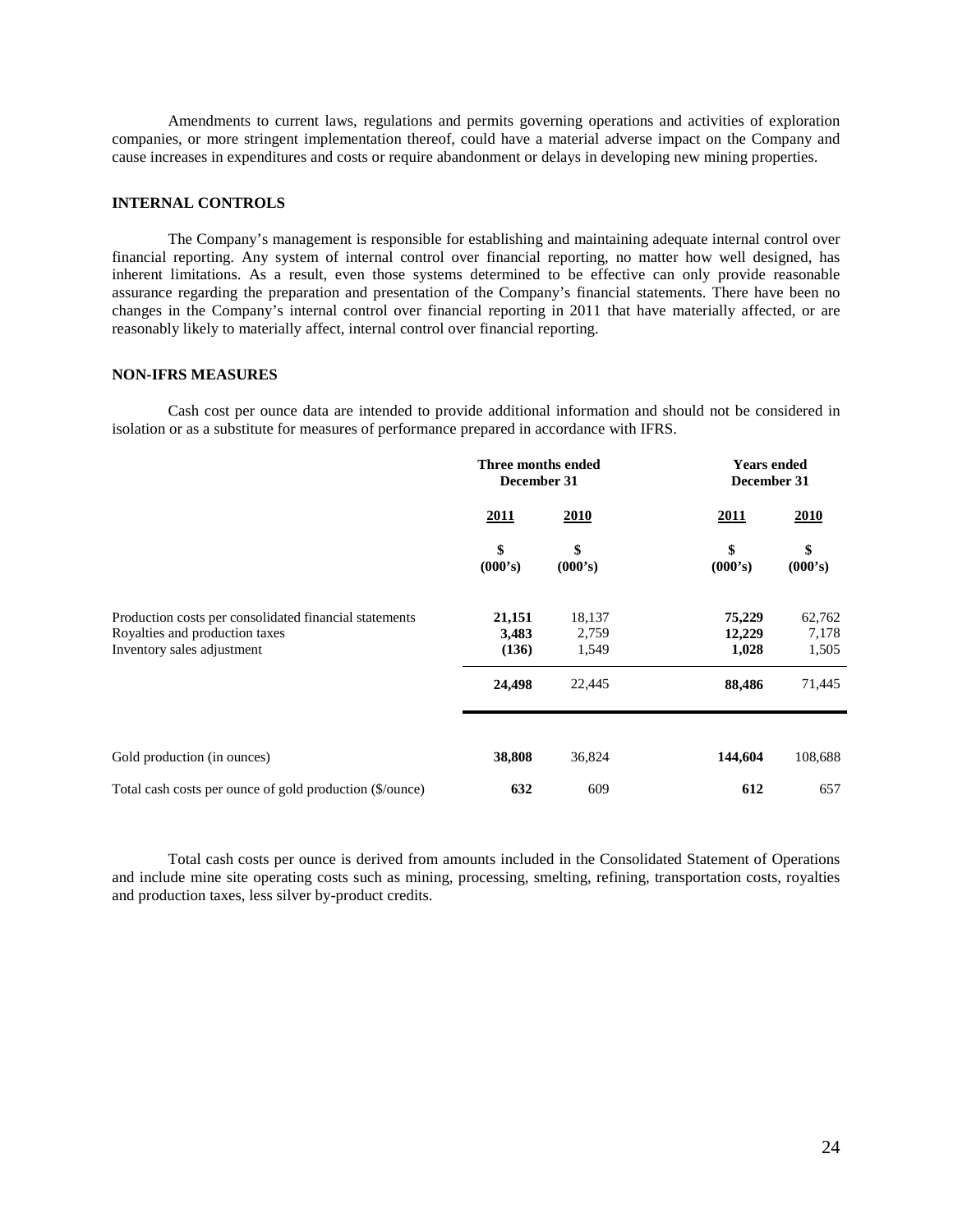# **SUMMARY OF UNAUDITED QUARTERLY RESULTS**

|                                                                                                              | Q <sub>4</sub> | Q <sub>3</sub> | $\Omega$ | $\Omega$ | $\Omega$ | Q <sub>3</sub> | $\Omega$ | Q1      |
|--------------------------------------------------------------------------------------------------------------|----------------|----------------|----------|----------|----------|----------------|----------|---------|
|                                                                                                              | 2011           | 2011           | 2011     | 2011     | 2010     | 2010           | 2010     | 2010    |
| Gold revenue (\$ in thousands)                                                                               | 66,894         | 50,459         | 54,498   | 53,501   | 47,013   | 40,191         | 23,266   | 17,051  |
| Gold sold (ounces)                                                                                           | 39,557         | 29,672         | 36,030   | 38,754   | 34,039   | 32,300         | 19,319   | 15,447  |
| Average realized gold price<br>$$/$ ounce)                                                                   | 1,691          | 1,701          | 1,513    | 1,381    | 1,381    | 1,244          | 1,204    | 1,104   |
| Gold produced (ounces)                                                                                       | 38,808         | 34,303         | 36,760   | 34,733   | 36,824   | 30,675         | 24,924   | 16,265  |
| Cash operating costs<br>$(\frac{\sqrt{2}}{2})$ ounce gold)                                                   | 542            | 529            | 507      | 531      | 535      | 517            | 648      | 772     |
| Total cash costs (\$/ ounce<br>gold)                                                                         | 632            | 620            | 586      | 610      | 609      | 581            | 709      | 831     |
| Net income (loss) $&$<br>comprehensive income (loss)<br>for the period $(1)$ (\$ in                          |                |                |          |          |          |                |          |         |
| thousands)                                                                                                   | 20,837         | 9,036          | 15,016   | 11,411   | 4,337    | 28,056         | (8,057)  | (4,305) |
| Earnings (loss) per share $^{(1)}$ –<br>basic $(\$)$                                                         | 0.06           | 0.03           | 0.05     | 0.03     | 0.01     | 0.09           | (0.03)   | (0.01)  |
| Earnings (loss) per share $(1)$ –<br>diluted $(S)$                                                           | 0.06           | 0.03           | 0.05     | 0.03     | 0.01     | 0.09           | (0.03)   | (0.01)  |
| Cash flows from operating<br>activities (\$ in thousands)<br>- before changes in non-cash<br>working capital | 35,361         | 19,971         | 28,833   | 24,765   | 22,033   | 13,545         | 1,069    | 176     |

*(1) Attributable to the shareholders of the Company.* 

The positive increase in the quarterly results for 2011 and 2010 reflect higher gold production due to the commencement of commercial production at the Libertad Mine on February 1, 2010 and higher realized gold prices.

# **OUTLOOK**

2011 was another very successful year for B2Gold. The Company reported record results in gold production, revenue, cash from mining operations and adjusted net earnings. Significant success was achieved on exploration projects and the Company completed the business combination with Auryx Gold by way of a plan of arrangement. Our strong operating performance at the mines, robust gold prices, and our lack of debt, and gold hedging combined to leave us with a cash balance at year end of approximately \$102 million.

In 2012 we will continue to optimize gold production at the two mines, advance the development of three mining projects and further explore around the mines and our other numerous exploration projects. The mines are projected to produce on a combined basis approximately 150,000 to 160,000 ounces of gold and with three projects in development, gold production has the potential to increase to approximately 450,000 ounces by 2016. Based on our current assumptions and an average gold price of \$1,550 per ounce, we are projecting cash from mining operations of approximately \$140 million in 2012, \$170 million in 2013 and \$200 million in 2014.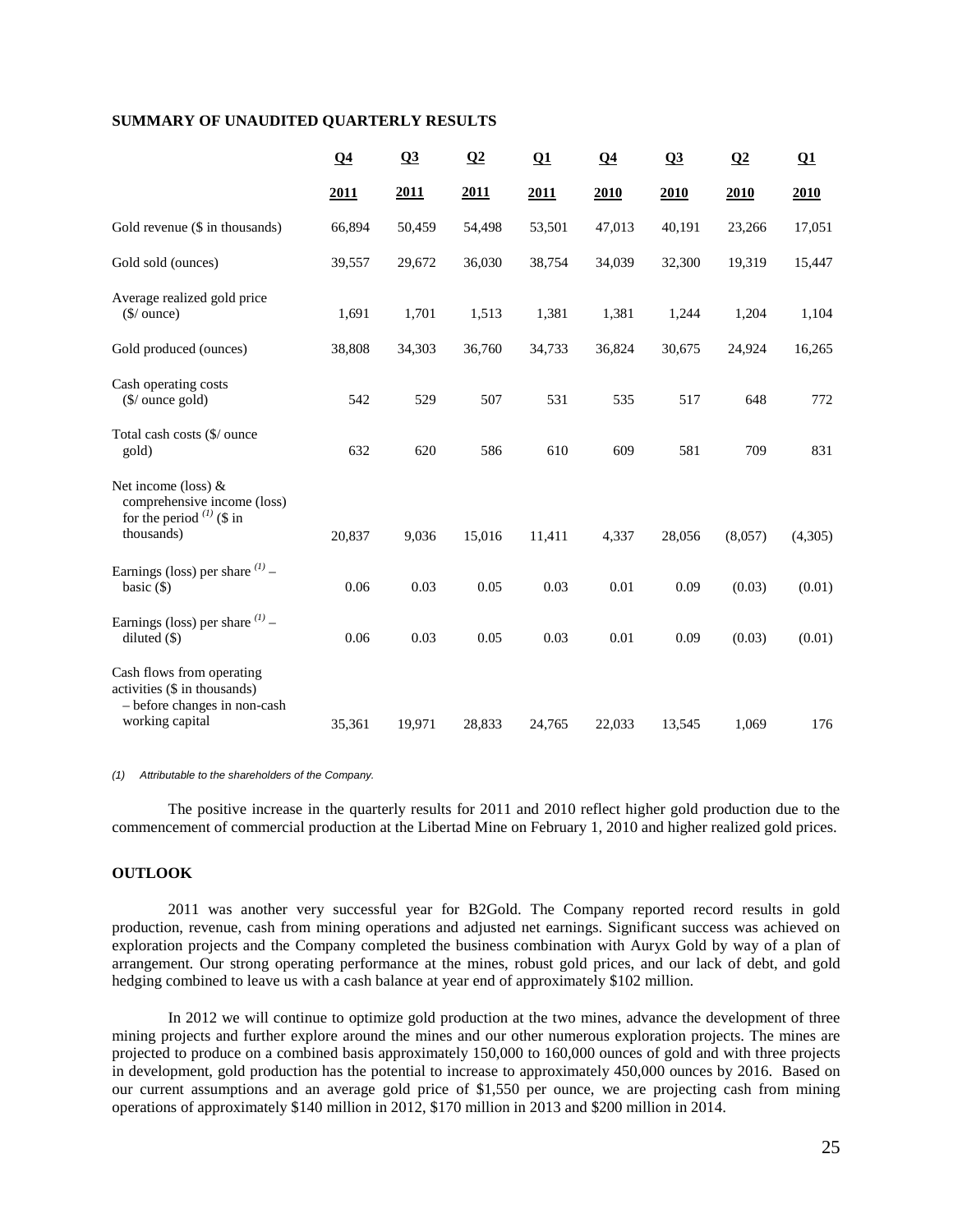#### *Operations*

B2Gold is projecting another record year for gold production in 2012, with consolidated production from La Libertad and Limon Mines estimated to total approximately 150,000 to 160,000 ounces of gold of gold at a cash operating cost of approximately \$590 to \$625 per ounce. B2Gold has no debt and is unhedged. Average operating cash costs have been budgeted to be approximately 10% higher in 2012 compared to 2011 mainly due to a short term higher strip ratio at La Libertad and higher consumables and power costs.

Cash operating costs are expected to improve and production to increase in 2013 over 2012 due to the processing of higher grade ore from the Jabali deposit through La Libertad mill. The Company is projecting gold production to increase to approximately 185,000 ounces in 2013 and 200,000 ounces in 2014, subject to final permitting and mine planning of the Jabali deposits.

### *Jabali Deposits, La Libertad Mine*

The 2012 budget for the development of the Jabali deposit is approximately \$23.9 million. The permitting of the Jabali deposit is scheduled for completion in the third quarter and open pit mining is scheduled to commence in the fourth quarter of 2012.

The current Jabali inferred mineral resource is 3.55 million tonnes at 4.58 g/t containing 522,000 ounces of gold, which is considerably higher than the current average grade of 1.77  $g/t$  ore currently being processed at La Libertad. A new resource estimate will be released early in the second quarter. The Company commenced small scale mining from Jabali in November 2011, delivering higher grade colluvial material to the Libertad mill.

Based on the delivery of higher grade ore from the Jabali deposit, the Company expects an increase in annual production at La Libertad to approximately 135,000 ounces of gold in 2013 and, 150,000 ounces of gold by 2014 (subject to final mine plan).

The 2012 exploration drilling program for Jabali is \$4.0 million to drill 5,500 metres. This program will focus on the completion of the infill drilling of the Antenna Zone and further explore deposits that are open to the east and west. A new resource estimate for the Jabali Central and Antenna deposits is due to be released in the second quarter of 2012.

An additional \$3 million has been budgeted in 2012 to fund further drilling to explore the 20 km long Libertad gold belt. Further drill results will be released during the year.

#### *Otjikoto Property, Namibia (B2Gold 92%)*

B2Gold successfully completed the business combination with Auryx in December 2011 whereby B2Gold acquired all of the issued and outstanding common shares of Auryx in exchange for B2Gold shares, and as such, Auryx became a wholly-owned subsidiary of B2Gold.

B2Gold now owns a 92% interest in the Otjikoto gold project in Namibia, Africa and a 100% interest in two additional exploration projects in Namibia. The Otjikoto gold project has forecast average annual production of over 100,000 ounces of gold over a ten year mine life based on a Preliminary Economic Assessment released by Auryx in September 2011. The Otjikoto project hosts a National Instrument ("NI") 43-101 compliant indicated resource of 25 million tonnes grading 1.44 g/t gold for 1.2 million ounces of gold. Otjikoto also hosts a NI 43-101 compliant inferred resource of 16 million tonnes grading 1.31 g/t gold for 0.7 million ounces of gold.

The B2Gold Board has approved an aggressive 2012 feasibility and development budget of \$34.6 million to complete an updated Preliminary Economic Assessment in the third quarter, a feasibility study in the fourth quarter of 2012, and concurrently commence planning for mine construction. Feasibility work will include additional metallurgical and condemnation drilling and test work, power studies and geohydrology. Based on current assumptions the Company expects to commence commercial production at Otjikoto in early 2015. The Company is currently projecting capital costs to construct the Otjikoto Mine of approximately \$140 million.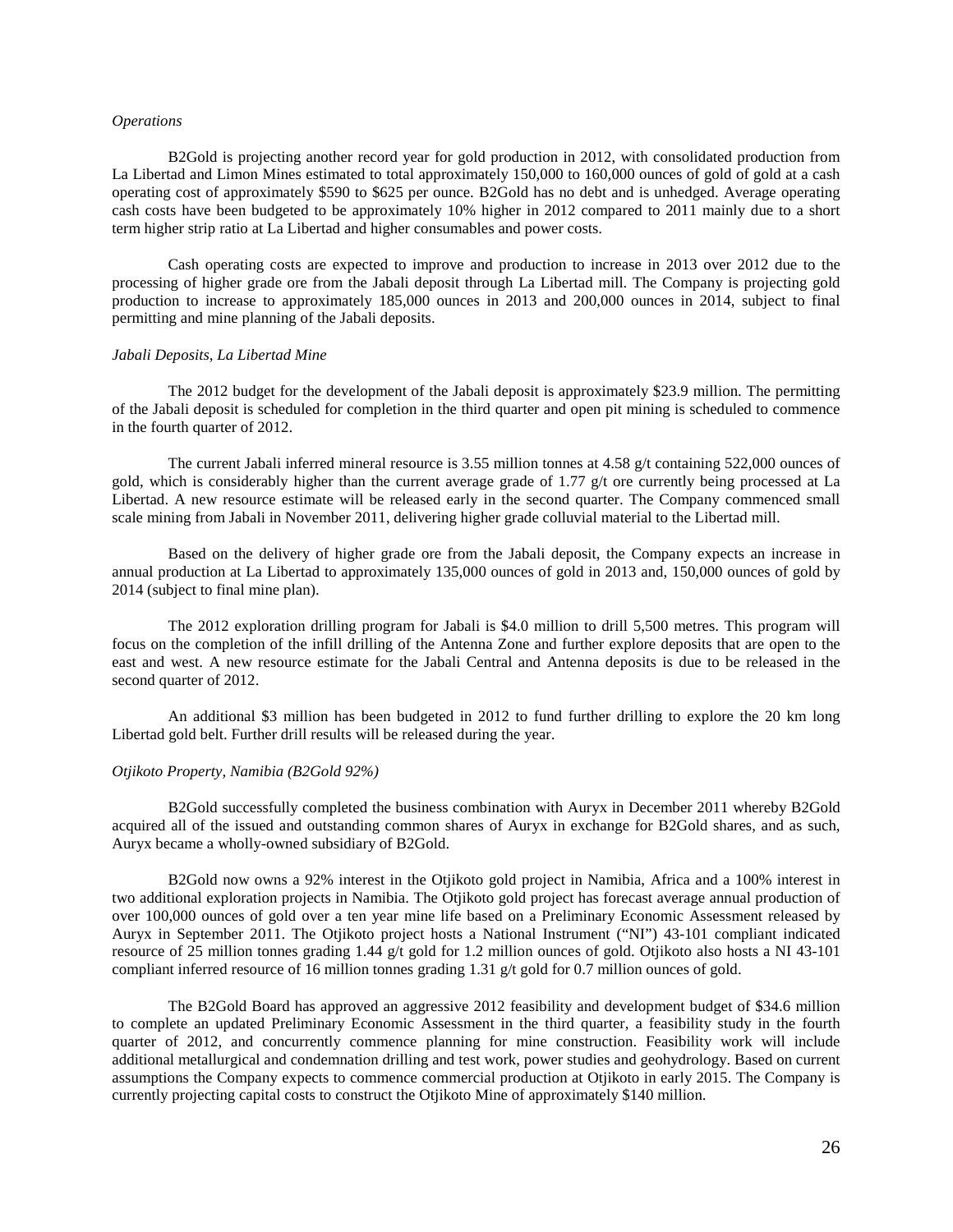A further \$8.9 million has been budgeted in 2012 for exploration of which \$4.3 million relates to 16,150 metres of feasibility study drilling. Another 2,500 metres of drilling will be carried out to explore beyond the current resource at the Otjikoto gold project. Regional exploration work will also be conducted on the surrounding area. A new resource estimate for the Otjikoto gold project is due to be released in the early second quarter of 2012. The Company's geology team believes there is significant exploration upside at the Otjikoto gold project.

## *Gramalote Property, Colombia (B2Gold 49% / AngloGold 51%)*

B2Gold and AngloGold are funding pro rata a 2012 joint venture prefeasibility and exploration budget of \$36.9 million. This budget will fund 21,700 metres of diamond drilling for the exploration of additional targets on the property, and infill drilling. In addition, the budget will fund prefeasibility work including additional environmental studies, metallurgical test work and engineering. A prefeasibility study is scheduled to be completed in June 2012 and a final feasibility study is planned for the fourth quarter of 2013.

Highlights from the 2011 prefeasibility and exploration work on the Gramalote property include positive metallurgical test results showing in excess of 90% recovery and encouraging drill results from Gramalote and outside targets indicating the potential for a larger resource. The Company expects to release an updated resource calculation early in the second quarter of 2012.

## *Exploration Update*

In addition to the exploration programs mentioned above, the Company is undertaking further exploration programs on the Calibre and Radius joint venture properties in Nicaragua and the Cebollati property in Uruguay.

B2Gold and Calibre recently announced drill results that discovered significant porphyry style gold and copper mineralization at the Primavera project within the Borosi concessions in north east Nicaragua. Assay results confirmed the presence of wide spread gold and copper values similar to those previously reported from surface trenching. Further drilling of 2,000 metres of diamond drilling totaling \$1.5 million is underway to further define the extent of the porphyry system. The results from this drilling will be released early in the second quarter. Several other gold-copper anomalies identified on the Primavera concession remain untested and will be evaluated over the coming months.

At the Radius joint venture, an exploration budget of \$4.0 million is planned in 2012 (B2Gold share \$2.4 million) to fund 5,000 metres of drilling on the Trebol, San Jose and Pavon targets located along the 6 km northeast trending belt of continuously mineralzed volcanic rock.

On the Cebollati property, the 2012 exploration program has a budget of \$3.4 million which includes approximately 4,000 metres of drilling. The drilling program will continue on the Southern and Windmill zones following the successful 2011 exploration drilling program. In addition, the 2012 exploration will continue on regional evaluation and project generation work.

In total, B2Gold's combined 2012 exploration budgets total approximately \$31.8 million to fund approximately 61,000 metres of drilling. Further exploration results will be released as they become available.

#### *Financial*

Our strong operational performance and solid gold prices enabled B2Gold to finish the fourth quarter of 2011 with approximately \$102 million in the treasury. The Company has no debt and no gold hedging.

Looking forward, the Company is projecting to generate approximately \$140 million in cash from mining operations in 2012 (based on a \$1,550 average gold price). This strong financial position will allow the Company to continue to advance its development and exploration projects and fund all capital requirements in 2012, while retaining a strong cash position.